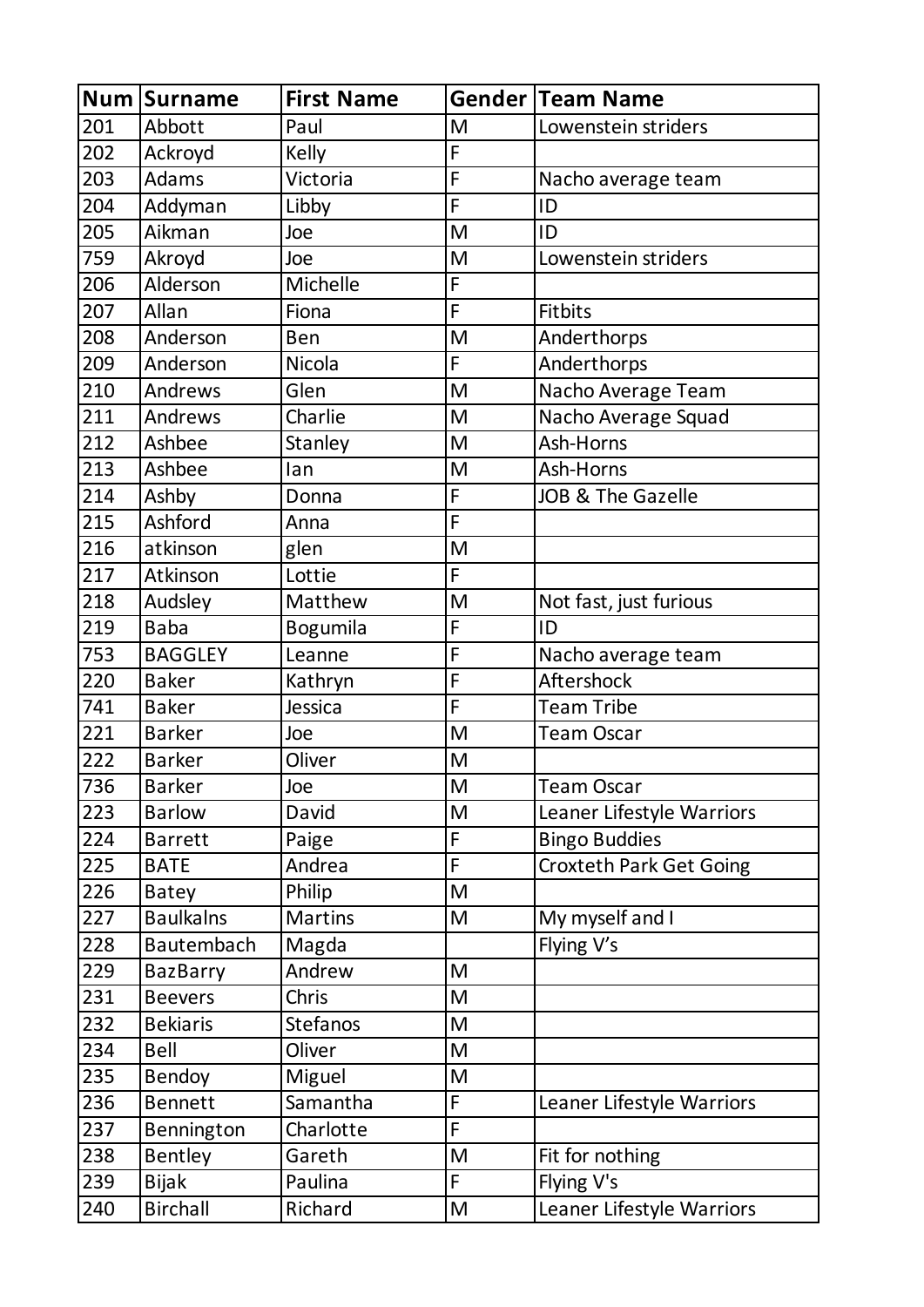| 241 | <b>Bird</b>        | Valentine      |                | Vb vikings                    |
|-----|--------------------|----------------|----------------|-------------------------------|
| 242 | <b>Bird</b>        | Lizzy          | F              | Mums on the run               |
| 243 | <b>Blackman</b>    | Darren         | M              | <b>RAW</b>                    |
| 244 | <b>Blackman</b>    | Loo            | F              | <b>RAW</b>                    |
| 245 | <b>Blanchard</b>   | Taylor         | M              | Vb vikings                    |
| 246 | <b>Blenkiron</b>   | Owen           | M              |                               |
| 247 | <b>Booth</b>       | Jonathan       | M              | <b>Muddy Muppets</b>          |
| 248 | <b>Booth</b>       | Scott          | M              | Scunny lads                   |
| 249 | <b>Boshier</b>     | Michelle       | F              | <b>Team Never Again</b>       |
| 250 | <b>Bowers</b>      | Rashawn        | M              | <b>Head Honcho's Warriors</b> |
| 251 | <b>Bowers</b>      | Megan          | F              | Stonegate Legal               |
| 252 | <b>Bowling</b>     | Katie          | F              | <b>Dolce</b>                  |
| 253 | Brackenbury        | Ben            | M              |                               |
| 254 | <b>Bradley</b>     | Josh           | M              |                               |
| 255 | <b>Bradley</b>     | Georgina       | F              | <b>Muddy Buddies</b>          |
| 256 | <b>Bradley</b>     | Elizabeth      | F              | <b>Muddy Buddies</b>          |
| 257 | <b>Brasaite</b>    | Maria          | F              | ID                            |
| 258 | <b>Bridges</b>     | Max            | M              | Ryan's rascals                |
| 259 | <b>Briggs</b>      | Josh           | M              | Queef                         |
| 260 | <b>Broad</b>       | Ella           | F              | Not fast, just furious        |
| 262 | <b>Brooke</b>      | Zara           | $\overline{F}$ | Two men and a brat            |
| 263 | <b>Brown</b>       | Paul           | M              |                               |
| 264 | <b>Brown</b>       | James          | M              | Team HG3                      |
| 265 | <b>Brown</b>       | Steph          | F              | <b>BENCHMARK</b>              |
| 266 | <b>Brown</b>       | George         | M              | Tommy's Lizards               |
| 748 | <b>Brown</b>       | Paul           | M              |                               |
| 267 | <b>Burckhardt</b>  | Emma           | $\overline{F}$ | Geek Fix                      |
| 268 | <b>Burdon</b>      | Joanne         | F              | <b>JOB &amp; The Gazelle</b>  |
| 269 | Burkinshaw         | Adam           | M              | <b>TEAM OSCAR</b>             |
| 270 | <b>Burkinshaw</b>  | Rosalyn        | F              | Oscar                         |
| 271 | <b>Burrow</b>      | Marc           | M              |                               |
| 272 | <b>Burrow</b>      | Gareth         | M              | Ponty rejects                 |
| 762 | <b>Burrow</b>      | <b>REBECCA</b> | F              |                               |
| 273 | <b>Burrows</b>     | Declan         | M              | Stonegate Legal               |
| 274 | <b>Burrrow</b>     | Lisa           | F              | Ponty rejects                 |
| 275 | <b>Bush</b>        | Jennifer       | F              |                               |
| 276 | butler             | James          | M              |                               |
| 277 | <b>Butterfield</b> | Kevin          | M              | <b>Posted Rejects</b>         |
| 278 | <b>Byrne</b>       | <b>Natalie</b> | F              | Dave is Great                 |
| 279 | Cabral             | Daniela        | F              | <b>Dolce</b>                  |
| 280 | Callender          | <b>Neil</b>    | M              | <b>Team SRC</b>               |
| 281 | Calvert            | Dawn           | F              | <b>Dolce</b>                  |
| 282 | Camp               | Harrison       | M              | Fit for nothing               |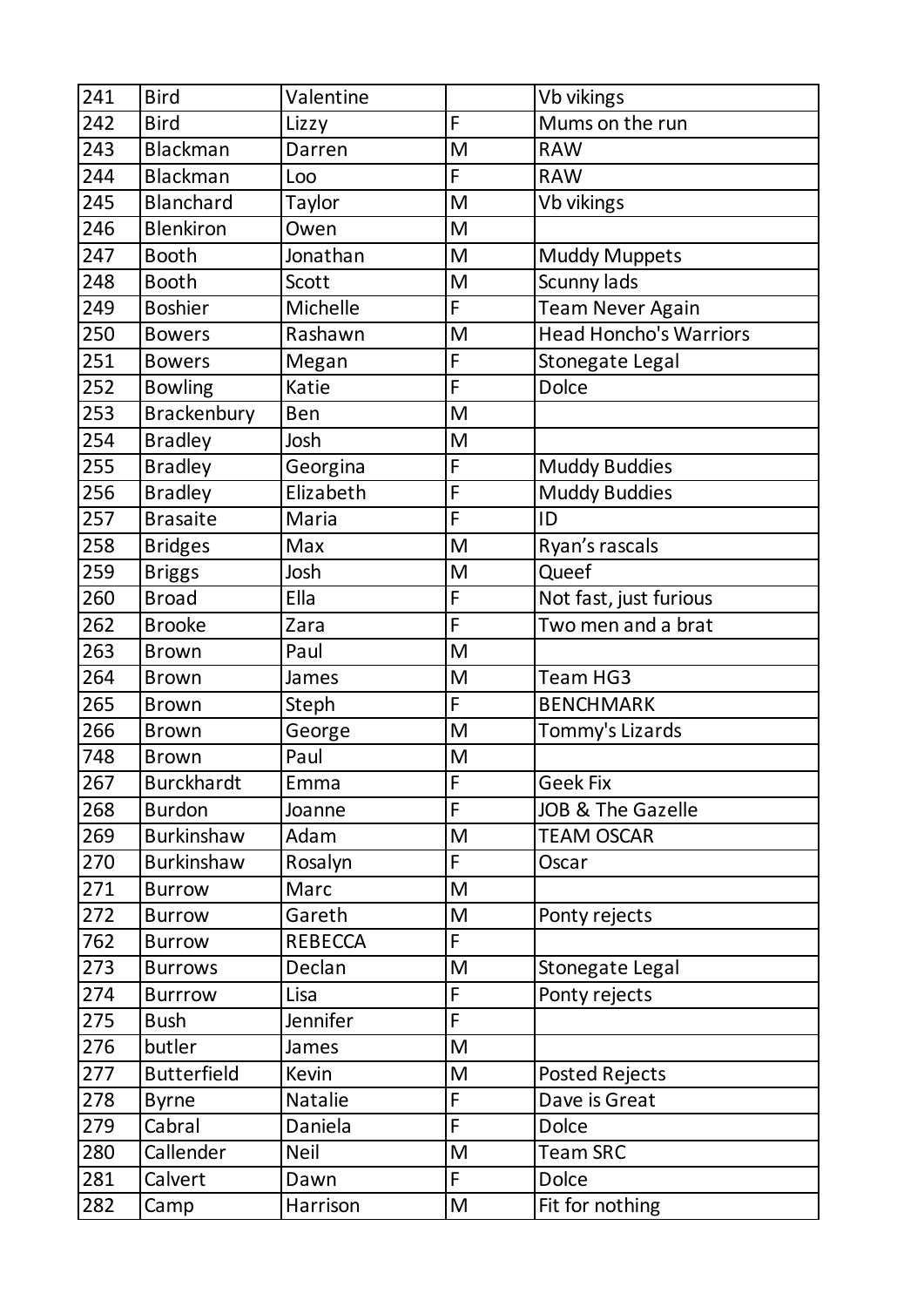| 283              | Carr            | Joanna     | F              | <b>Team Dara</b>              |
|------------------|-----------------|------------|----------------|-------------------------------|
| 284              | Caudwell        | Harry      | M              |                               |
| 285              | Chaffey         | Emily      | F              | <b>Benchmark</b>              |
| 286              | Chang           | Caitlin    | F              | <b>CCDD</b>                   |
| 287              | charlton        | guy        | M              |                               |
| 288              | Chatfield       | Stanley    | M              | <b>Ryhill Rocks</b>           |
| 289              | Chatfield       | James      | M              | <b>Ryhill Rocks</b>           |
| 290              | Cheetham        | Ashley     | M              | Curtins                       |
| 291              | Chetham         | <b>Ben</b> | M              |                               |
| 292              | Chetham         | Charlotte  | F              |                               |
| 293              | Chojnacki       | Lukasz     | M              |                               |
| 294              | Christie        | Lauren     | F              | The Thirty Before 30          |
| 295              | Clark           | Katie      | F              | <b>Muddy Buddies</b>          |
| 744              | Clark           | Amy        | F              | Chrissy                       |
| 296              | Clegg           | Kirsty     | F              | Rascals                       |
| 297              | Clements        | Matthew    | M              | Fit for nothing               |
| 298              | Clough          | Ryan       | M              | Ryan's rascals                |
| 299              | Clough          | Will       | M              | ID                            |
| 300              | Cochrane        | Ed         | M              | Tommy's Lizards               |
| 301              | Cochrane        | Jonathan   | M              | <b>Team Oscar</b>             |
| 302              | Colling         | Amy        | F              |                               |
| 303              | Collins         | Anna       | F              | Lets get dirty                |
| 767              | Connah          | Leoni      | F              | <b>Dolce</b>                  |
| 304              | Connell         | Rob        | M              | Surf and Turf                 |
| 305              | Conway          | Faye       | F              | Dolce                         |
| 306              | Cookson         | Michael    | M              | Leaner Lifestyle Warriors     |
| $\overline{307}$ | Corrigan        | Nicola     | $\overline{F}$ | <b>Dolce</b>                  |
| 308              | Cotton          | Emma       | F              | Meadowside Academy            |
| 309              | Coulson         | <b>Ben</b> | M              | Not fast, just furious        |
| 310              | Cousins         | David      | M              |                               |
| 311              | Cowan           | Charlotte  | F.             |                               |
| 312              | Crampton        | Nigel      | M              | Two men and a brat            |
| 313              | Crawford        | Kristian   | M              | <b>NACHO AVERAGE TEAM</b>     |
| 314              | Cromwell        | Felicity   | F              |                               |
| 315              | Crosbie         | Lucy       | F              | <b>Muddy Muppets</b>          |
| 316              | Cross           | Jane       | F              | Tommy's Lizards               |
| 317              | Crowden         | Scott      | M              |                               |
| 318              | Crowther        | Luke       | M              | <b>Tarquins</b>               |
| 319              | Cruise          | Hollie     | F              | ID                            |
| 320              | <b>Cummings</b> | Laura      | $\overline{F}$ | <b>TTS NE</b>                 |
| 321              | Curley          | Naomi      | F              | <b>Bingo Buddies</b>          |
| 323              | Curtis          | Scott      | M              | <b>Dolce</b>                  |
| 324              | Davey           | Dionne     | F              | <b>Head Honcho's Warriors</b> |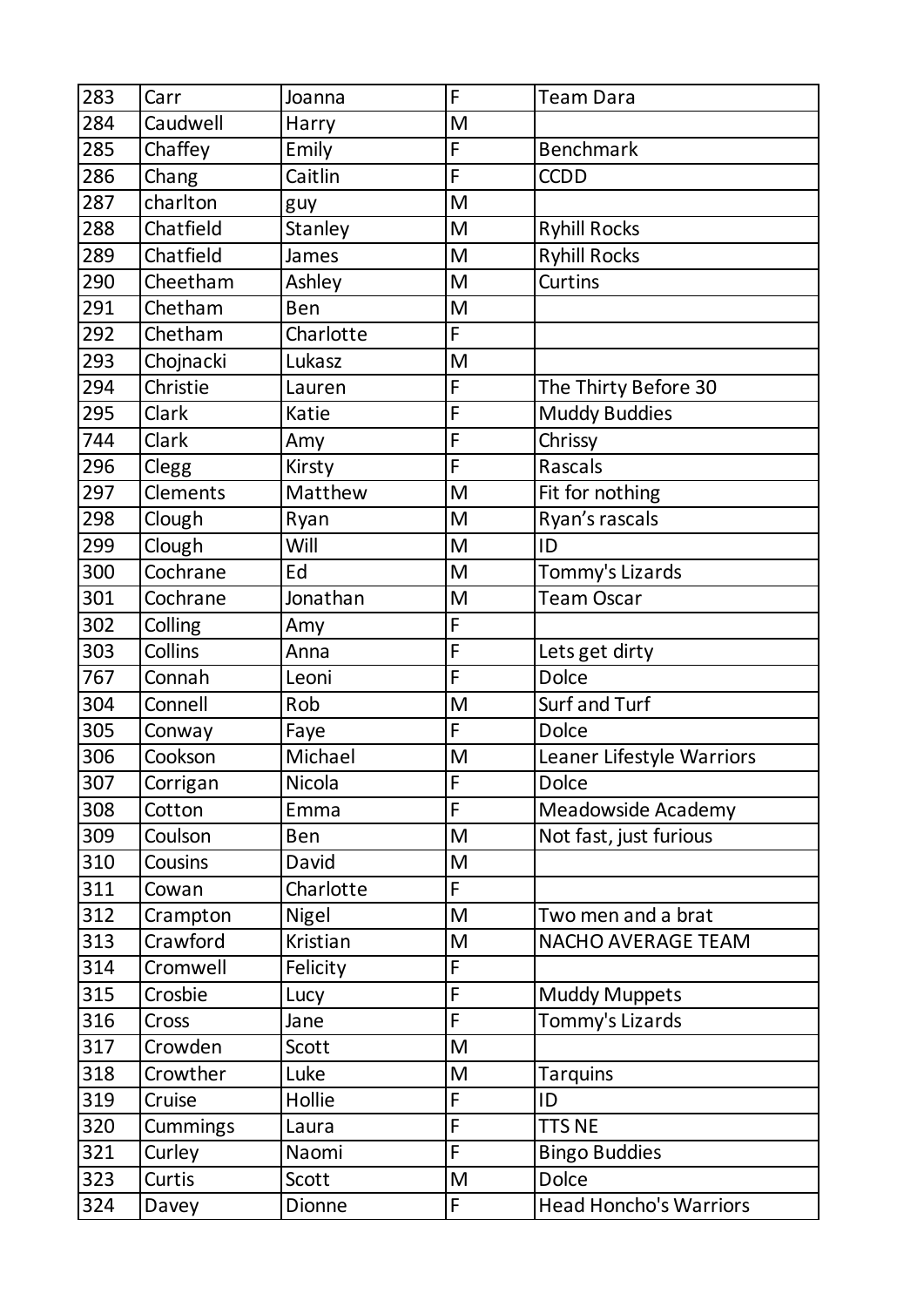| 757 | <b>Davies</b>   | Kathryn           | F              | <b>Fitbits</b>                |
|-----|-----------------|-------------------|----------------|-------------------------------|
| 325 | <b>Dawes</b>    | <b>Thomas</b>     | M              | Dad Bods                      |
| 326 | Day             | Emma              | F              | <b>TEAM BEAST</b>             |
| 327 | Day             | Caroline          | F              | <b>TEAM Oscar</b>             |
| 328 | Day             | Simon             | M              | <b>Team Oscar</b>             |
| 329 | De Viana        | Monaei            | F              | <b>Dolce</b>                  |
| 330 | de Vos          | Patrick           | M              |                               |
| 331 | Deaton          | <b>Stuart</b>     | M              |                               |
| 332 | Devlin          | Liam              | M              | Tommy's Lizards               |
| 333 | <b>DOCHERTY</b> | <b>IAN</b>        | M              | <b>SHOULD TRY HARDER</b>      |
| 334 | Douthwaite      | Daniel            | M              | <b>CCDD</b>                   |
| 335 | downend         | adrian            | M              |                               |
| 336 | <b>Drabble</b>  | Scott             | M              | <b>Head Honcho's Warriors</b> |
| 337 | Drury           | Mark              | M              | <b>Horizon Life Training</b>  |
| 338 | Dudley          | Ryan              | M              |                               |
| 339 | Dumsday         | Cameron           | M              |                               |
| 340 | Dunn            | Lee               | M              | Flying V's                    |
| 738 | Eaglestone      | Kevin             | M              | Fat Lads                      |
| 739 | Eaglestone      | Jacob             | M              | Fat Lads                      |
| 341 | Eales           | Terri             | F              | <b>Dolce</b>                  |
| 342 | Earl            | Kayleigh-Jade     | $\overline{F}$ | <b>Dolce</b>                  |
| 343 | Edgington       | Josh              | M              |                               |
| 344 | Edwards         | Joseph            | M              | Lets get dirty                |
| 345 | Ellerker-Briggs | Dan               | M              | Queef                         |
| 346 | Evans           | Simon             | M              | <b>Team Tribe</b>             |
| 347 | Fallon          | Phoebe            | F              | Flying V's                    |
| 348 | Faulkner        | Sarah             | F              | Team Beast                    |
| 349 | Ferguson        | Will              | M              | ID                            |
| 766 | Fisher          | Elizabeth         | F              | Muddy mummies                 |
| 350 | Flint           | Anthony           | M              |                               |
| 351 | Fogg            | Selina            | F              |                               |
| 352 | Ford            | Dean              | M              | FIT@40                        |
| 353 | Forsey          | Rachael           | F              | Stonegate Legal               |
| 354 | Foster          | Ruth              | F              | <b>Waddiloves Warriors</b>    |
| 355 | Foster          | Mili              | F              | <b>Waddiloves Warriors</b>    |
| 357 | Fowler          | Joe               | M              | Stonegate Legal               |
| 358 | <b>Francies</b> | <b>Bernadette</b> | F.             | <b>Horizon Life Training</b>  |
| 359 | Frank           | Simon             | M              |                               |
| 749 | Franks          | Reece             | M              |                               |
| 360 | Fraser          | Natalie           | F              |                               |
| 361 | Fraser          | Elspeth           | F              | Curtins                       |
| 362 | Fraser          | Georgina          | F              | Nomad                         |
| 363 | Gaines          | Lorna             | F              | Fit for Nothing               |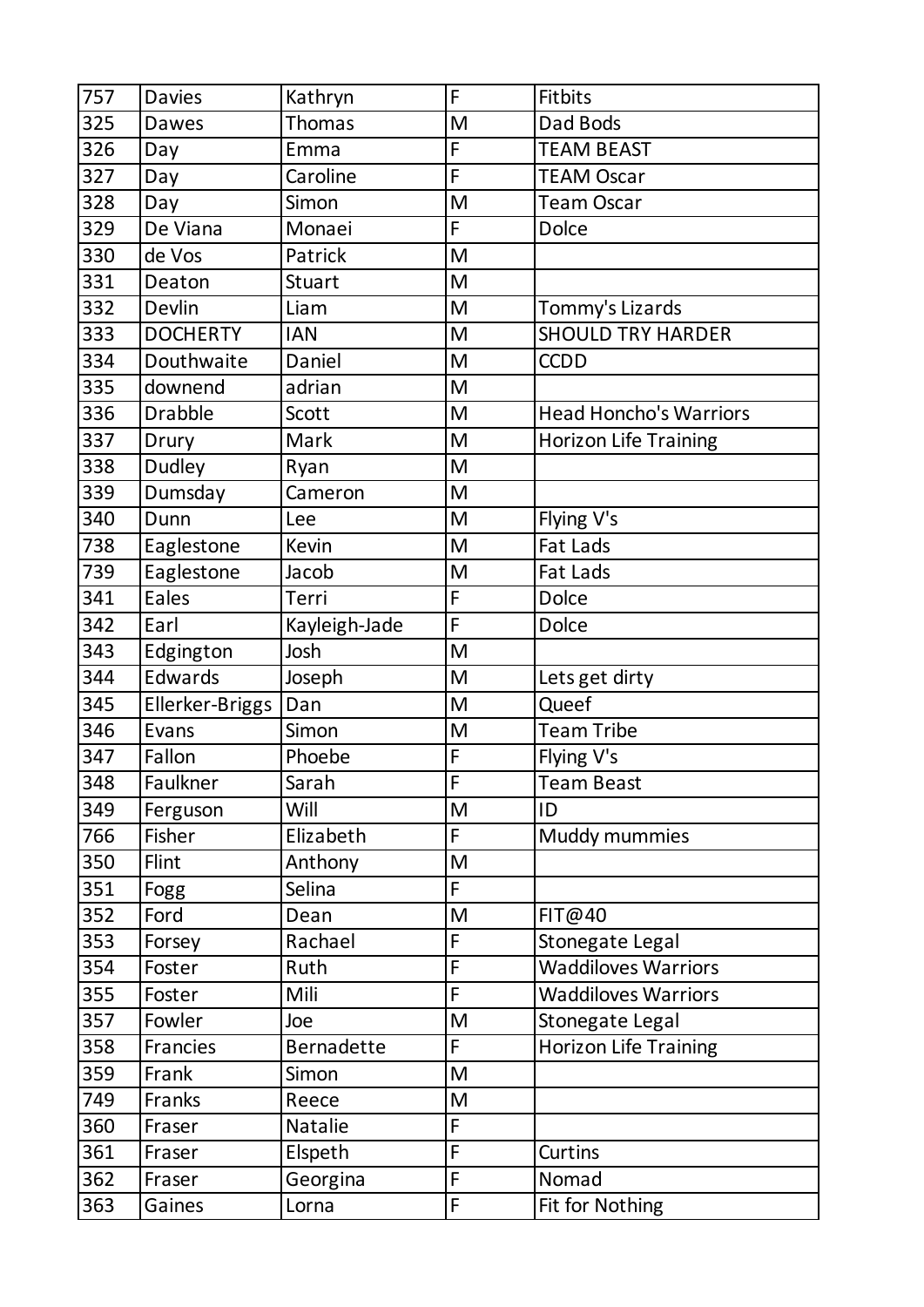| 364 | Gallagher        | Dawn               | F | Fotbits                         |
|-----|------------------|--------------------|---|---------------------------------|
| 768 | Garside          | Chantelle          | F | <b>FITBITS</b>                  |
| 365 | Geczy            | Sebastian          | M |                                 |
| 366 | Gee              | Sara               | F |                                 |
| 367 | Gilson           | Matthew            | M | Stonegate Legal                 |
| 750 | Goddard          | Johann             | F |                                 |
| 751 | Goddard          | Lucas              | M |                                 |
| 368 | Godfrey          | Harry              | M | <b>Head Honcho's Warriors</b>   |
| 369 | Godfrey          | Anna               | F | <b>TEAM OSCAR</b>               |
| 370 | Goodall          | Chloe              | F | ID                              |
| 371 | Gothard          | Samantha           |   | Croxteth park get going         |
| 372 | Greenaway        | Dale               | M | The sweats                      |
| 373 | Greenough        | William            | M | Tommy's Lizards                 |
| 374 | Gregory          | Akelda             | F | <b>Ryhill Rocks</b>             |
| 375 | <b>GRIFFITHS</b> | <b>CHRISTOPHER</b> | M | <b>SHOULD HAVE TRIED HARDER</b> |
| 376 | Guiry            | Aaron              | M |                                 |
| 377 | <b>HAMMOND</b>   | <b>ANDREW</b>      | M |                                 |
| 378 | Hancock          | Sam                | F | Leaner Lifestyle Warriors       |
| 763 | Hardacre         | Leanne             | F | Lastminute.com                  |
| 379 | Hargreaves       | Holly              | F |                                 |
| 380 | Hargreaves       | Mark               | M |                                 |
| 381 | <b>Harris</b>    | Richard            | M | <b>Horizon Life Training</b>    |
| 382 | Harrison         | Victoria           | F | Claire and Victoria             |
| 383 | Harrison         | Scott              | M | Flying V's                      |
| 384 | Harvey           | Laura              | F |                                 |
| 385 | Hastie           | Tom                | M | <b>Team Nubod</b>               |
| 386 | <b>Hayes</b>     | Andy               | M | <b>TEAM SRC</b>                 |
| 387 | Haynes-vickery   | Charlie            | F | <b>Team Oscar</b>               |
| 388 | Healey           | Julia              | F | <b>Team Tribe</b>               |
| 389 | Heath            | Scott              | M | <b>Benchmark</b>                |
| 390 | Helm             | Jonathan           | M | <b>Muddy Muppets</b>            |
| 391 | Henderson        | Ben                | M |                                 |
| 392 | Herbert          | <b>Diane</b>       | F | <b>Dolce</b>                    |
| 393 | Hernandez        | Raul               | M | <b>Head Honcho's Warriors</b>   |
| 394 | Herridge         | Tracey             | F |                                 |
| 395 | Heslop           | James              | M |                                 |
| 396 | Heywood          | Adam               | M | <b>Benchmark Gym</b>            |
| 397 | Hodgson          | George             | M | Tommy's Lizards                 |
| 398 | Holland          | Cassandra          | F |                                 |
| 399 | Holland          | Sarah              | F | Ponte Rejects                   |
| 400 | Holmes           | Dylan              | M |                                 |
| 401 | Holt             | Liam               | M |                                 |
| 402 | Holtam           | Oliver             | M |                                 |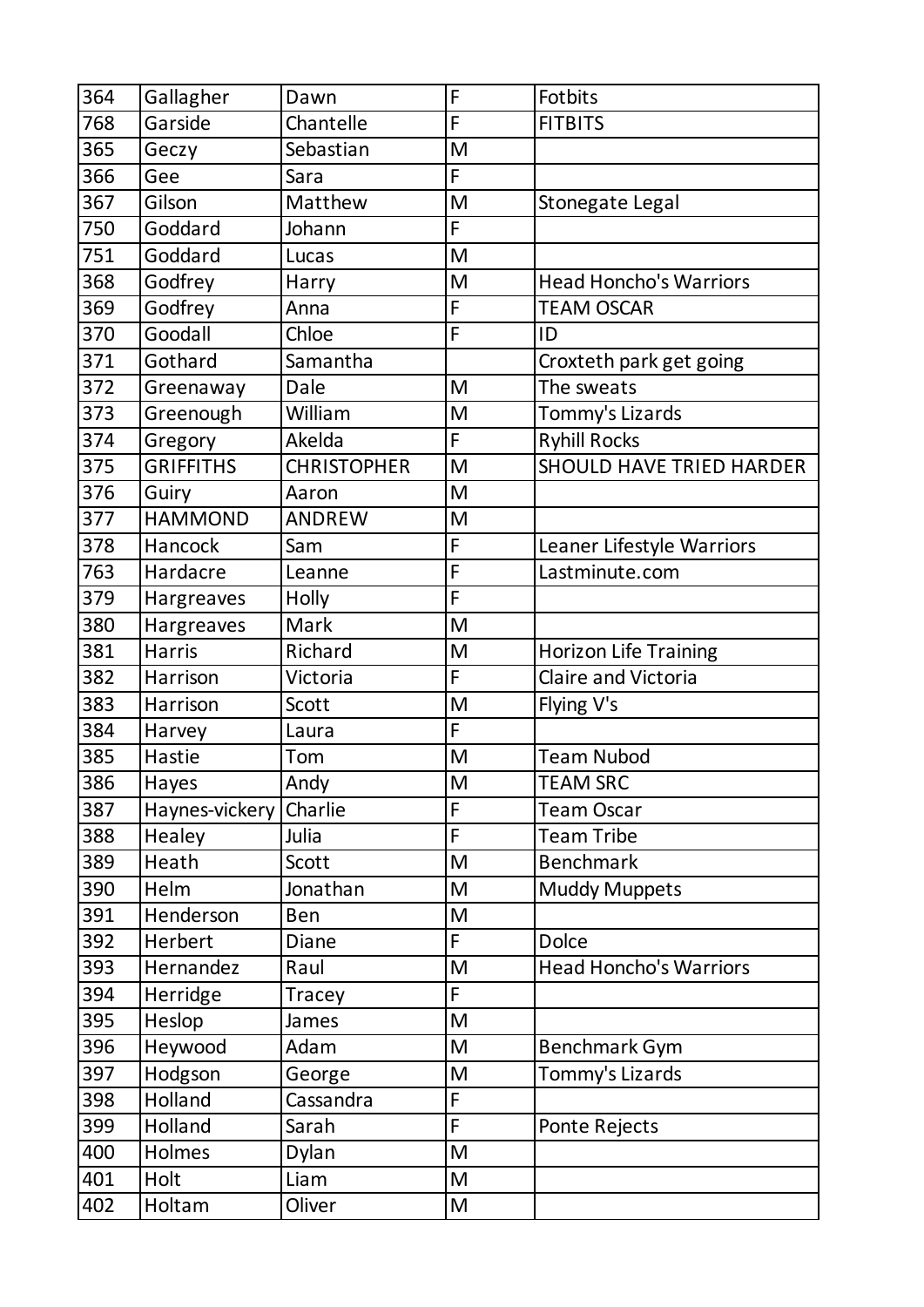| 403 | Hookham        | Joe          | M              | <b>Team SRC</b>               |
|-----|----------------|--------------|----------------|-------------------------------|
| 404 | Hope           | <b>Ste</b>   | M              |                               |
| 405 | Hopper         | Chloe        | F              | <b>Team Oscar</b>             |
| 406 | Hornshaw       | Paul         | M              | Ash-Horns                     |
| 407 | Hornshaw       | Mark         | M              | Ash-Horns                     |
| 408 | Hornshaw       | Harry        | M              | Ash-Horns                     |
| 409 | Hornshaw       | Joe          | M              | Ash-Horns                     |
| 410 | Houton         | Anna         | F              | <b>Team Dara</b>              |
| 411 | <b>Howells</b> | Andrew       | M              | <b>Head Honcho's Warriors</b> |
| 412 | Howells        | James        | M              | <b>Head Honcho's Warriors</b> |
| 413 | Hughes         | Dominic      | M              | <b>Benchmark</b>              |
| 414 | Hughes         | Joseph       | M              | <b>Benchmark</b>              |
| 415 | <b>Hughes</b>  | Simon        | M              |                               |
| 416 | Humble         | Maggie       | F              | <b>Dolce</b>                  |
| 417 | Humphrey       | Jude         | M              | <b>REBUILD NEPAL</b>          |
| 418 | Humphrey       | Keith        | M              |                               |
| 322 | Hurren         | <b>Steve</b> | M              |                               |
| 419 | Hurren         | Jonathan     | M              |                               |
| 420 | Hutton         | Lee          | M              |                               |
| 421 | Hutton         | Lauren       | F              |                               |
| 765 | Hutton         | Tanya        | F              | Muddy mummies!                |
| 422 |                | Jack         | M              |                               |
| 423 | Iverson        | Phill        | M              | <b>Team SRC</b>               |
| 424 | Jackson        | Zara         | F              |                               |
| 425 | Jackson        | Chris        | M              |                               |
| 426 | James          | David        | M              |                               |
| 427 | James          | Helen        | $\overline{F}$ |                               |
| 428 | <b>Jeeps</b>   | Will         | M              | Curtins                       |
| 429 | Jefferson      | Sara         | F              |                               |
| 430 | Jefferson      | John         | M              |                               |
| 431 | <b>JOHNSON</b> | <b>MARK</b>  | M              |                               |
| 432 | Johnstone      | Steph        | F              | ID                            |
| 433 | Jones          | Deryck       | M              |                               |
| 434 | Jones          | Harriet      | F              | Tommy's Lizards               |
| 435 | Jones          | Eddie        | M              |                               |
| 436 | Jones          | Ryan         | M              |                               |
| 437 | Jonhson        | Sally        | F              | <b>Dolce</b>                  |
| 438 | Jordan         | Trisha       | F              | <b>Muddy Buddies</b>          |
| 439 | Jordan         | Elijah       | M              | <b>Muddy Buddies</b>          |
| 440 | Jordan         | John         | M              | <b>Muddy Buddies</b>          |
| 441 | Jowitt         | Jacob        | M              | N/A                           |
| 442 | Joy            | Robert       | M              |                               |
| 443 | Kaba           | Lucia        | F              | Dolce                         |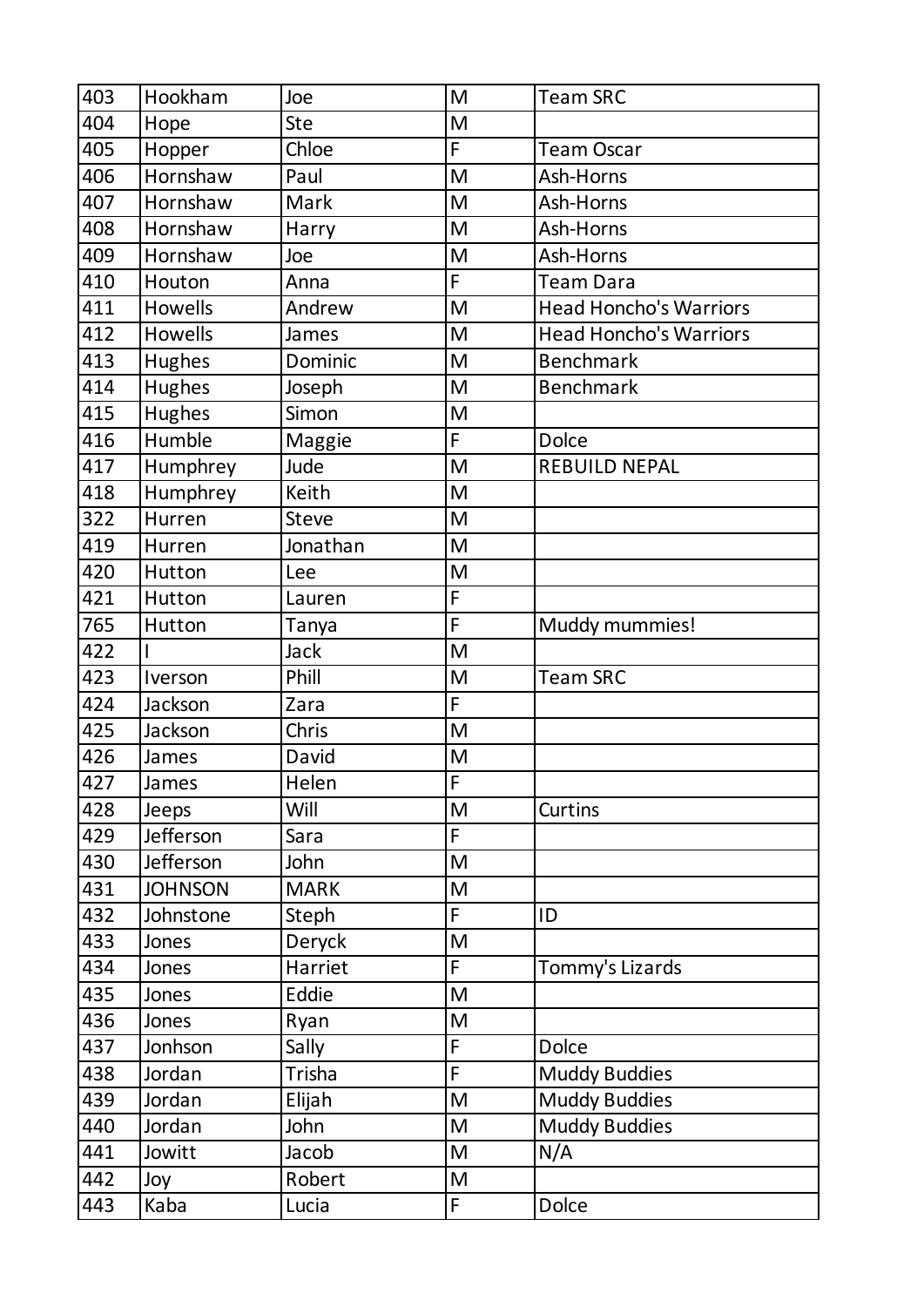| 444 | Karmel       | Harry          | M                                                                                                          | Tommy's Lizards               |
|-----|--------------|----------------|------------------------------------------------------------------------------------------------------------|-------------------------------|
| 445 | Keane        | <b>Brandon</b> | M                                                                                                          |                               |
| 446 | Kendall      | James          | M                                                                                                          | <b>TTB30</b>                  |
| 447 | Kendell      | <b>Nicky</b>   | F                                                                                                          |                               |
| 448 | Kennedy      | Rebecca        | F                                                                                                          |                               |
| 449 | Khan         | shehzad        |                                                                                                            | Not again                     |
| 450 | <b>King</b>  | Anthony        | M                                                                                                          |                               |
| 451 | Knox         | Tim            | M                                                                                                          | TTB30                         |
| 452 | Lakin        | Clarke         | M                                                                                                          | <b>Head Honcho's Warriors</b> |
| 453 | Lavender     | John           | M                                                                                                          |                               |
| 454 | Law          | Shaun          | $\mathsf{M}% _{T}=\mathsf{M}_{T}\!\left( a,b\right) ,\ \mathsf{M}_{T}=\mathsf{M}_{T}\!\left( a,b\right) ,$ |                               |
| 455 | Lawson       | Emily          | F                                                                                                          |                               |
| 456 | Lawton       | Tom            | M                                                                                                          |                               |
| 457 | Lee          | Kerry          | F                                                                                                          | <b>Dolce</b>                  |
| 458 | Leeming      | Catherine      | F                                                                                                          | Mums on the run               |
| 459 | Leeson       | Emma           | F                                                                                                          |                               |
| 460 | Leonard      | Samuel         | M                                                                                                          | Flying V's                    |
| 461 | lewis        | simon          | M                                                                                                          |                               |
| 462 | Lewis        | Jessie         | F                                                                                                          |                               |
| 463 | lewis        | james          | M                                                                                                          |                               |
| 464 | Liddle       | Anna           | F                                                                                                          | <b>TeamSRC</b>                |
| 465 | Liddle       | Adele          | F                                                                                                          |                               |
| 466 | Lindsay      | Annabel        | F                                                                                                          | Extreme                       |
| 467 | Lingwood     | Angela         | F                                                                                                          | <b>Dolce</b>                  |
| 468 | Lingwood     | Chloe          | F                                                                                                          | <b>Dolce</b>                  |
| 469 | Lockyer      | Jacob          | M                                                                                                          | Tommy's Lizards               |
| 470 | Lord         | Dan            | M                                                                                                          | Leaner Lifestyle Warriors     |
| 471 | Lorencova    | Veronika       | F                                                                                                          | <b>Dolce</b>                  |
| 472 | Lucock       | Matthew        | M                                                                                                          |                               |
| 473 | Lumb         | Daniel         | M                                                                                                          | Stonegate Legal               |
| 474 | Lumb         | <b>Vicky</b>   | F                                                                                                          |                               |
| 475 | MacGillivray | Melissa        | F                                                                                                          | Not fast, just furious        |
| 476 | Mackenzie    | Anuska         | F                                                                                                          | Nacho average team            |
| 477 | Maguire      | John           | M                                                                                                          |                               |
| 478 | Maiden       | Rebecca        | F                                                                                                          | Meadowside                    |
| 479 | Major        | Leigh          | M                                                                                                          |                               |
| 480 | Makepeace    | Lucy           | F                                                                                                          | <b>Benchmark</b>              |
| 481 | Malik        | Jason          | M                                                                                                          | Claire, Victoria & Jason      |
| 482 | Malone       | John           | M                                                                                                          |                               |
| 483 | Manser       | Colin          | M                                                                                                          | <b>Red Wings</b>              |
| 484 | Markwell     | David          | M                                                                                                          | Dara                          |
| 485 | Marsden      | James          | M                                                                                                          | ID                            |
| 740 | Marsden      | Charlotte      | F                                                                                                          | ID                            |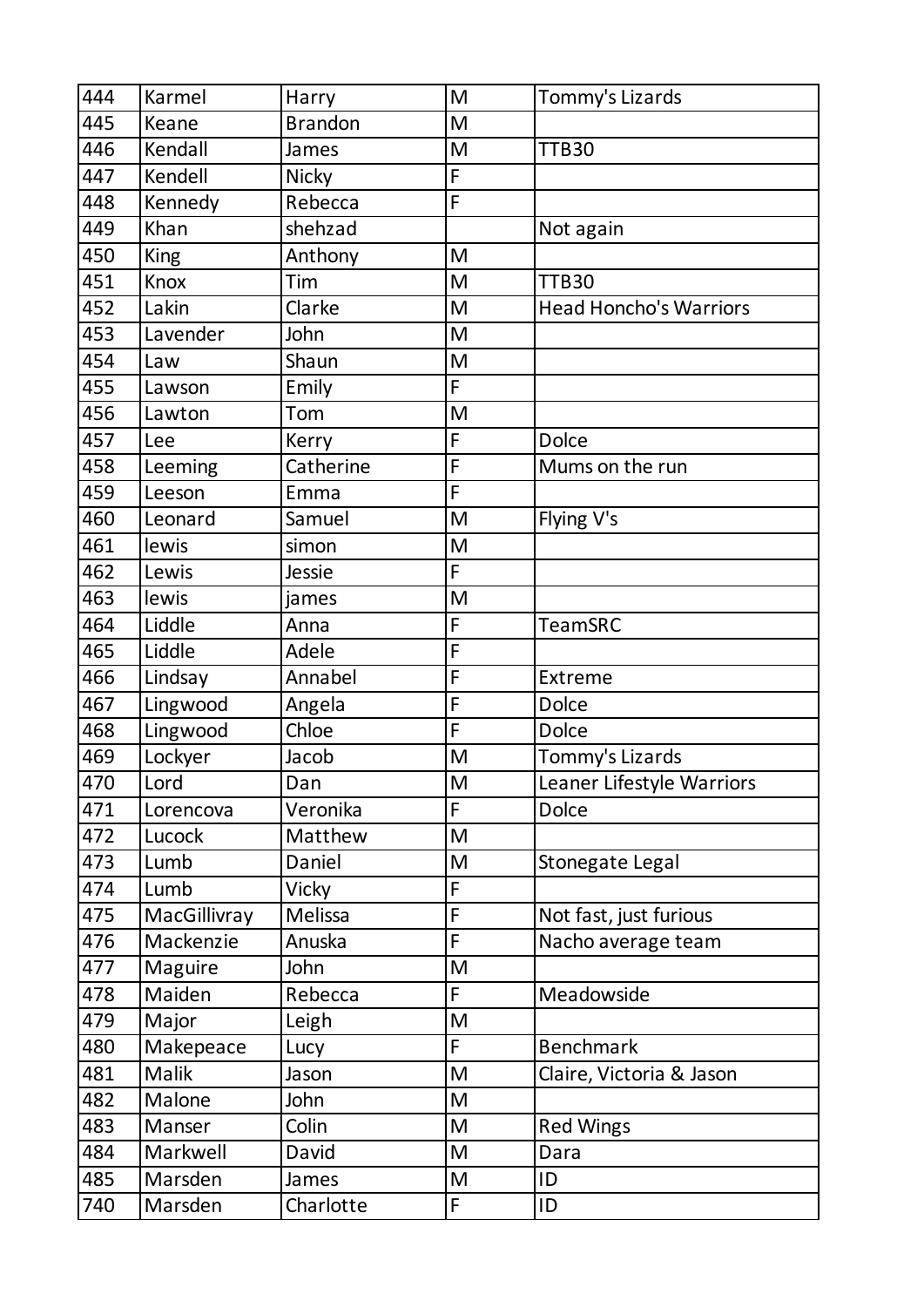| 486 | Marsh             | Ryan          | M              | Stonegate Legal               |
|-----|-------------------|---------------|----------------|-------------------------------|
| 487 | Martin            | Chloe         | F              |                               |
| 737 | Martin            | Ryan          | $\overline{F}$ |                               |
| 488 | Masterson         | Joe           | M              |                               |
| 489 | Matthews          | Gareth        | M              |                               |
| 490 | Matthews          | Rebecca       | F              | <b>Team SRC</b>               |
| 491 | Matthews          | Richard       | M              | Aftershock                    |
| 492 | Maxfield          | Joe           | M              |                               |
| 493 | <b>McBride</b>    | Amy           | F              | Stonegate Legal               |
| 494 | <b>McCune</b>     | Andrew        | M              |                               |
| 495 | McDermott         | Helen         | F              |                               |
| 496 | McDermott         | William       | M              |                               |
| 497 | McDermott         | Rich          | M              | <b>Fat Lads</b>               |
| 498 | <b>McDermott</b>  | Oli           | M              | Fat lads                      |
| 499 | McDonald          | <b>Britta</b> | F              |                               |
| 500 | Mcdonald          | lain          | M              |                               |
| 501 | Mcintosh          | Sue           | F              |                               |
| 502 | McMahon           | Daniel        | M              | Queef                         |
| 503 | <b>McManus</b>    | Danny         | M              | Rascals                       |
| 504 | McMurdo           | Joe           | M              | <b>Team SRC</b>               |
| 505 | <b>McNicholas</b> | Nathan        | M              |                               |
| 506 | Mcquade           | Chaye-lee     | F              | <b>FITBITS</b>                |
| 760 | Mcquade           | George        | M              | <b>FITBITS</b>                |
| 507 | <b>McQuire</b>    | Isaac         | M              | <b>Team Oscar</b>             |
| 508 | <b>McQuire</b>    | Katie         | F              | <b>Team Oscar</b>             |
| 509 | Mctaggart         | Vicki         | F              | Dolce                         |
| 510 | Meaburn           | Anthony       | M              | <b>Head Honcho's Warriors</b> |
| 511 | Meegan            | Rob           | M              |                               |
| 512 | <b>Meek</b>       | Louis         | M              | <b>Bingo Buddies</b>          |
| 513 | <b>Melling</b>    | Andrew        | M              | <b>Muddy Buddies</b>          |
| 514 | <b>Melling</b>    | Julie         | F              | <b>Muddy Buddies</b>          |
| 515 | <b>Melling</b>    | Leah          | F              | <b>Muddy Buddies</b>          |
| 516 | Mellor            | James         | M              |                               |
| 517 | Merrin            | Heidi         | F.             | ID                            |
| 518 | Metcalfe          | Johnny        | M              | Extreme                       |
| 519 | Metcalfe          | Hayley        | F              | Team Hayley!                  |
| 520 | Middleton         | Oliver        | M              | <b>Midds</b>                  |
| 521 | Middleton         | Emily         | F              | <b>Midds</b>                  |
| 522 | Millband          | Alan          | M              |                               |
| 523 | Mills-White       | Andrea        | F.             | <b>Dolce</b>                  |
| 524 | Mincher           | Scott         | M              | <b>Ryhill Rocks</b>           |
| 525 | Mitchell          | Lee           | M              |                               |
| 526 | More              | Stuart        | M              |                               |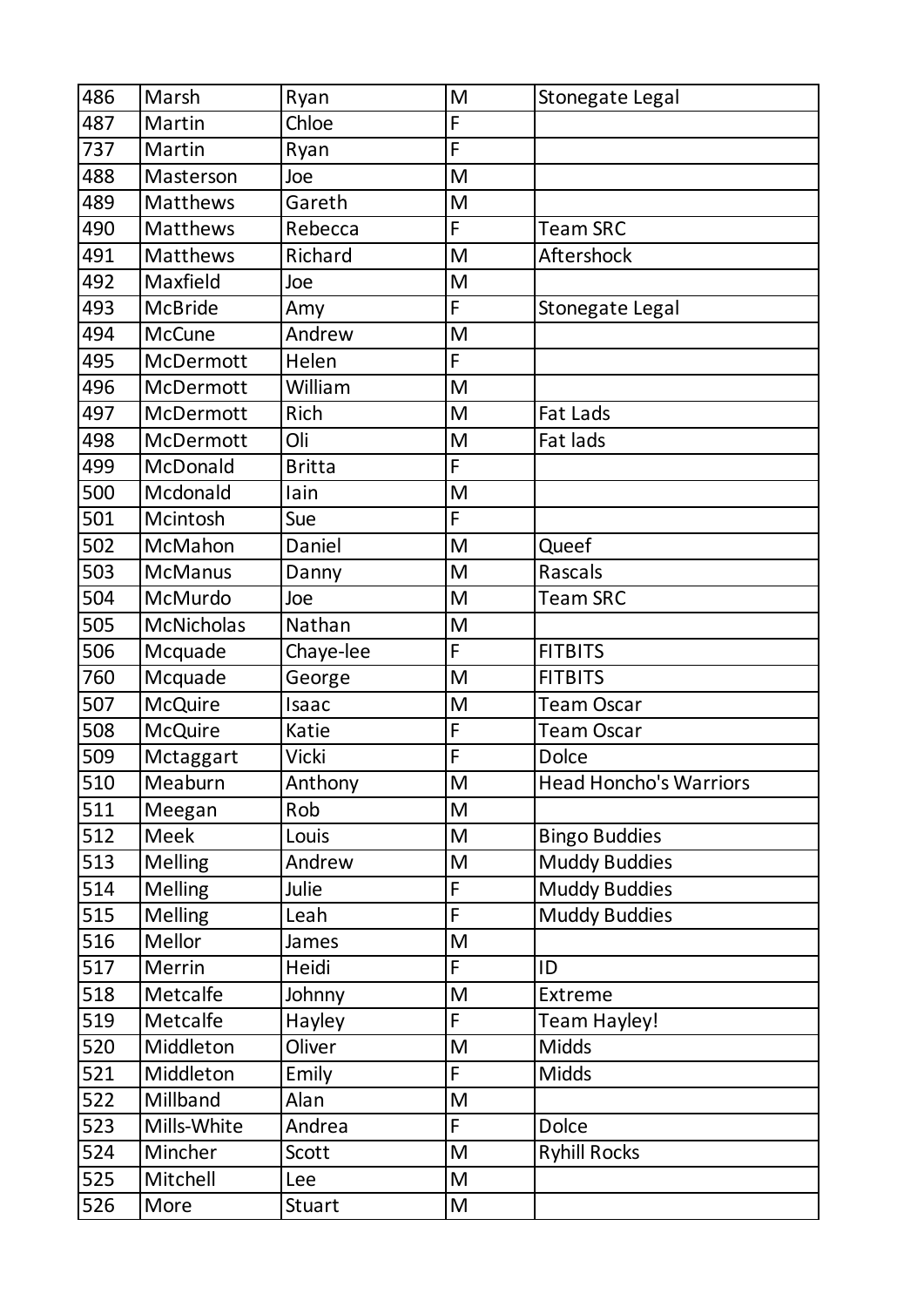| 527              | Morley       | Catrina       | F                                                                                                          |                               |
|------------------|--------------|---------------|------------------------------------------------------------------------------------------------------------|-------------------------------|
| 528              | morris       | stuart        | M                                                                                                          | <b>OLA</b>                    |
| 529              | Moseley      | Emma          | F                                                                                                          | <b>Dolce</b>                  |
| 530              | Moseley      | Holly         | F                                                                                                          |                               |
| 531              | <b>Moss</b>  | Jennifer      | F                                                                                                          |                               |
| 532              | Mulvaney     | Simon         | M                                                                                                          |                               |
| 533              | Mumba        | Keenan        | M                                                                                                          |                               |
| 534              | Nadin        | Felicity      | F                                                                                                          | <b>Benchmark</b>              |
| 535              | Naylor       | lan           | M                                                                                                          |                               |
| 536              | <b>Neary</b> | Sue           | F                                                                                                          | <b>Team Nubod</b>             |
| 537              | Nelson       | Lucy          | F                                                                                                          |                               |
| 538              | Newbould     | Lee           | M                                                                                                          |                               |
| 539              | Newbould     | Michael       | M                                                                                                          | <b>Automotive Solutions</b>   |
| 540              | Newton       | Richard       | M                                                                                                          | <b>Stonegate Legal</b>        |
| 541              | Nixon        | Vincent       | M                                                                                                          |                               |
| 542              | <b>Nobbs</b> | Carol         | F                                                                                                          | Fitbits                       |
| 593              | Norman       | <b>Thomas</b> | M                                                                                                          | Flying V's'                   |
| 544              | O'Mara       | David         | M                                                                                                          | <b>Fitbits</b>                |
| 545              | O'Mara       | Susan         | F                                                                                                          | <b>Fitbits</b>                |
| 546              | O'Mara       | Lauren        | F                                                                                                          | <b>Fitbits</b>                |
| 547              | Oczos        | Leon          | M                                                                                                          |                               |
| 548              | <b>OKEKE</b> | OLAKU         |                                                                                                            | <b>OLA</b>                    |
| 549              | Osbourne     | Sarah         | F                                                                                                          | <b>Benchmark</b>              |
| 758              | Oseni        | <b>Stacey</b> | F                                                                                                          | ID                            |
| 550              | Osguthorpe   | Sally         | F                                                                                                          | <b>Dolce</b>                  |
| 551              | PALFREYMAN   | <b>WAYNE</b>  | M                                                                                                          | <b>TEAM FG</b>                |
| $\overline{552}$ | PALFREYMAN   | <b>AMY</b>    | $\overline{F}$                                                                                             | <b>TEAM FG</b>                |
| 553              | Parker       | Marie         | F                                                                                                          | <b>Benchmark</b>              |
| 554              | Parkin       | Ryan          | M                                                                                                          |                               |
| 555              | Parkinson    | Rich          | M                                                                                                          | Pheasant chasers              |
| 556              | Parkinsons   | Georgina      | F                                                                                                          | Pheasant chasers              |
| 557              | Parmenter    | Hayley        | F                                                                                                          | <b>TTS Yorkshire</b>          |
| 558              | Parr         | David         | M                                                                                                          | <b>Super Furry Squirrels</b>  |
| 559              | Parr         | Susan         | F                                                                                                          | <b>Super Furry Squirrels</b>  |
| 560              | Parsons      | Nathan        | M                                                                                                          | <b>Head Honcho's Warriors</b> |
| 561              | Pearson      | Samantha      | F                                                                                                          | The Pearsons                  |
| 562              | Pegg         | James         | M                                                                                                          | Team Tribe!                   |
| 563              | Philpott     | Alison        | F                                                                                                          |                               |
| 564              | Pitcher      | Craig         | M                                                                                                          | <b>Dolce</b>                  |
| 565              | Place        | Matty         | M                                                                                                          |                               |
| 566              | Pollard      | David         | M                                                                                                          | Pollards                      |
| 752              | Pollard      | Alex          | M                                                                                                          | Pollards                      |
| 567              | Poole        | Asher         | $\mathsf{M}% _{T}=\mathsf{M}_{T}\!\left( a,b\right) ,\ \mathsf{M}_{T}=\mathsf{M}_{T}\!\left( a,b\right) ,$ | Dolce                         |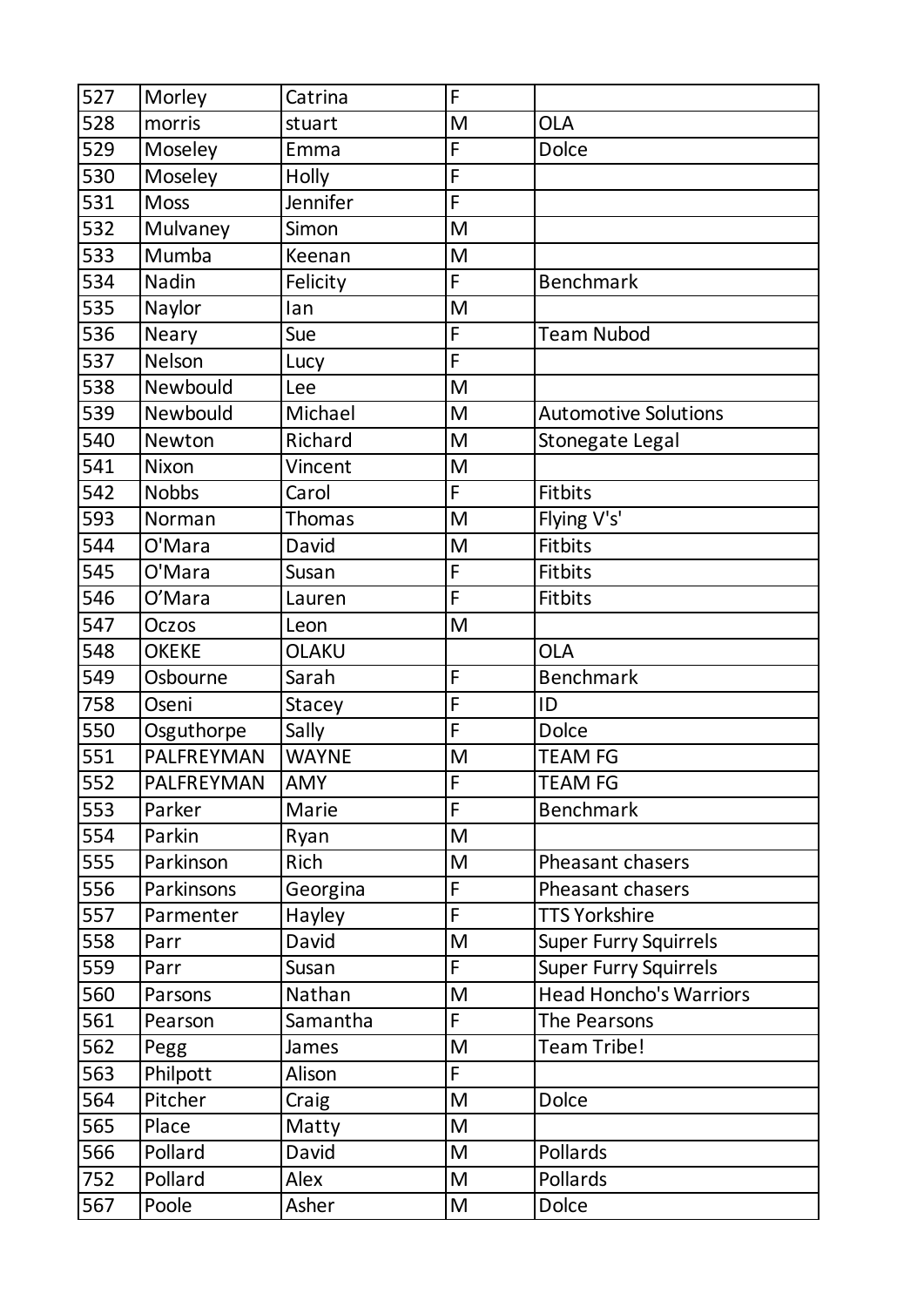| 568 | Power          | Jackie          | F              | Flying V's                   |
|-----|----------------|-----------------|----------------|------------------------------|
| 569 | Price          | <b>Neil</b>     | M              | <b>Dolce</b>                 |
| 570 | Prill          | Jade            | F              | Rascals                      |
| 571 | Prosho         | Glenn           | M              |                              |
| 572 | Prosho         | Donna           | F              |                              |
| 573 | <b>QUIGLEY</b> | <b>VINCE</b>    | M              | THE SWEATS                   |
| 574 | Quinn          | Chloe           | F              | <b>Curtins</b>               |
| 575 | Quinn          | John            | M              | <b>Horizon Life Training</b> |
| 576 | Ramp           | Louise          | F              | <b>Team SRC</b>              |
| 577 | Ramsey         | Tom             | M              |                              |
| 754 | Randall        | David           | M              | <b>Flakey Bill</b>           |
| 578 | Ray            | Oliver          | M              |                              |
| 579 | Rayner         | Tracey          | F              | <b>Waddiloves Warriors</b>   |
| 580 | Rhodes         | Phil            | M              | Not Again                    |
| 581 | <b>Rhodes</b>  | Greg            | M              |                              |
| 582 | <b>Rhodes</b>  | Philip          | M              |                              |
| 583 | Richardson     | Rebecca         | F              | <b>BENCHMARK</b>             |
| 584 | Richardson     | Dean            | M              |                              |
| 585 | Richardson     | Lauren          | F              |                              |
| 586 | Riley          | Paul            | M              |                              |
| 587 | Riley          | Kelly           | F              | Big chip                     |
| 588 | Riley          | Christopher     | M              | Big chip                     |
| 589 | Rimmington     | Oliver          | M              |                              |
| 590 | <b>ROBERTS</b> | Paul            | M              |                              |
| 591 | Robertshaw     | David           | M              | <b>Team Nubod</b>            |
| 592 | Robertson      | Lindsey         | F              | <b>Bingo Buddies</b>         |
| 594 | Robinson       | Julie           | F              |                              |
| 595 | Robinson       | Samantha        | F              |                              |
| 596 | Robinson       | Peter           | M              | <b>Benchmark</b>             |
| 597 | Robinson       | Caroline        | F              | <b>Benchmark</b>             |
| 598 | Robinson       | <b>Neil</b>     | M              |                              |
| 599 | Robinson       | Stephen         | M              | <b>Benchmark</b>             |
| 600 | Robson         | Leanne          | F              | <b>Dolce</b>                 |
| 601 | Roe            | Olivia          | $\overline{F}$ |                              |
| 602 | Roeloffs       | Dave            | M              |                              |
| 603 | Rosser         | <b>Bryn</b>     | M              | <b>Benchmark</b>             |
| 604 | Rush           | Donna-Alexandra | F              | <b>Dolce</b>                 |
| 605 | Rushworth      | Paul            | M              |                              |
| 606 | Russell        | Samantha        | F              | <b>Team Nubod</b>            |
| 607 | Salicki        | <b>Anders</b>   | M              |                              |
| 608 | Salmon         | Poppy           | F              | <b>Ryhill Rocks</b>          |
| 609 | Sanders        | Anna            | F              | Fit for nothing              |
| 610 | Sanders        | William         | M              | Fit for nothing              |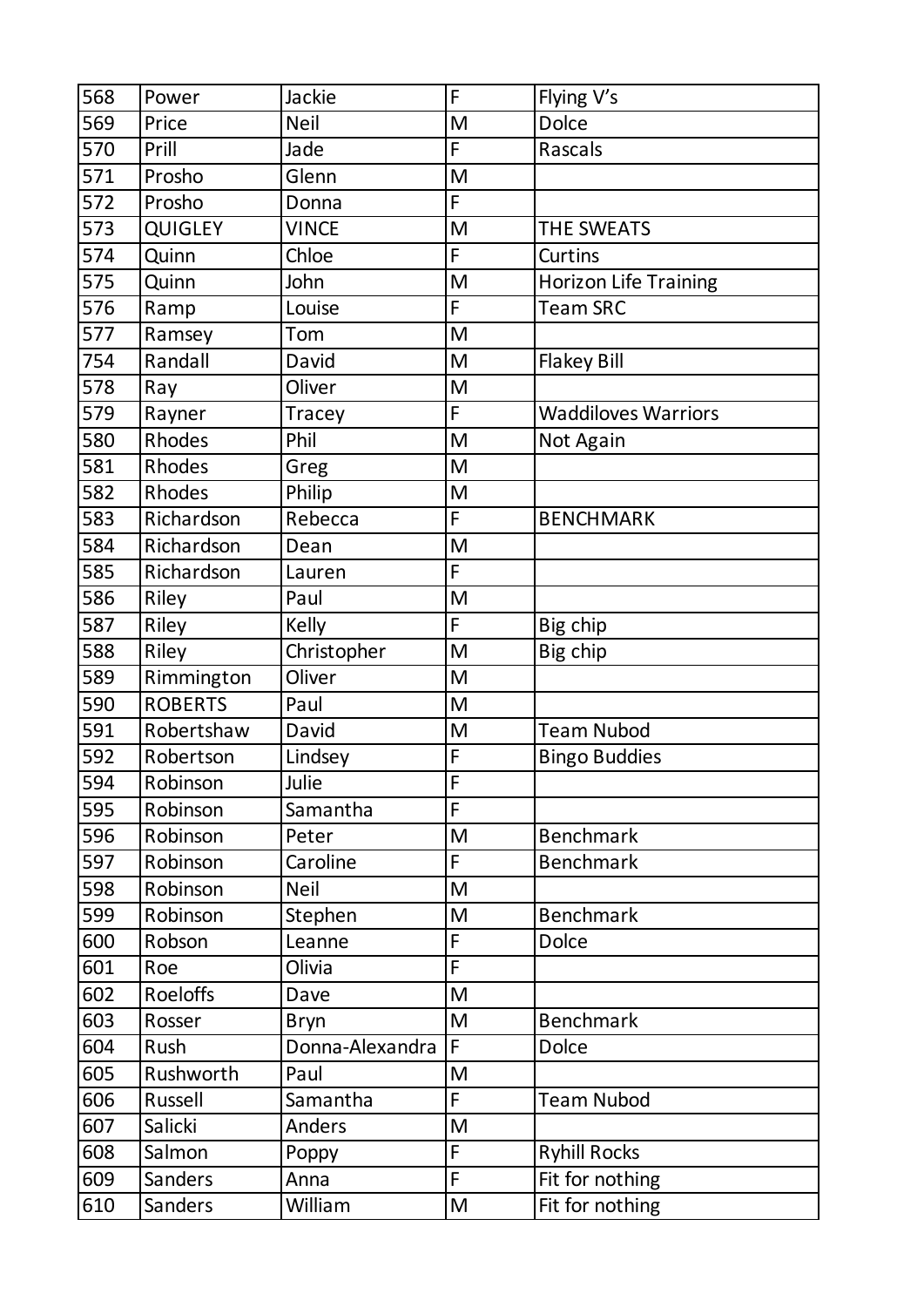| 611 | Sanders        | Harriet   | F                                                                                                          | Fit for Nothing               |
|-----|----------------|-----------|------------------------------------------------------------------------------------------------------------|-------------------------------|
| 612 | Sanderson      | Jerry     | M                                                                                                          |                               |
| 613 | Sanderson      | James     | M                                                                                                          | Tommy's Lizards               |
| 614 | Sanderson      | Lee       | M                                                                                                          |                               |
| 615 | Saul           | Charlotte | F                                                                                                          |                               |
| 616 | Schofield      | Mark      | M                                                                                                          | <b>Wuffys Warriors</b>        |
| 617 | <b>Scholes</b> | Carl      | M                                                                                                          | Scholzyskiers                 |
| 618 | <b>Scholes</b> | Alexander | M                                                                                                          | Scholzyskiers                 |
| 619 | Scholfield     | James     | M                                                                                                          | head Honcho's Warriors        |
| 620 | Sebouai        | Jo        | F                                                                                                          | <b>Benchmark Gym</b>          |
| 621 | selkirk        | jack      | $\mathsf{M}% _{T}=\mathsf{M}_{T}\!\left( a,b\right) ,\ \mathsf{M}_{T}=\mathsf{M}_{T}\!\left( a,b\right) ,$ | <b>Selkirk</b>                |
| 622 | <b>Selkirk</b> | Leah      | F                                                                                                          | <b>BENCHMARK</b>              |
| 623 | Senior         | Charley   |                                                                                                            | Tarquinius                    |
| 624 | shaw           | mark      | M                                                                                                          | <b>TEAM SRC</b>               |
| 625 | Shaw           | Kathryn   | F                                                                                                          |                               |
| 626 | Shentall       | Leeann    | F                                                                                                          | <b>Head Honcho's Warriors</b> |
| 746 | Shepherd       | Reece     | M                                                                                                          |                               |
| 627 | Shipton        | Jason     | M                                                                                                          | Shiptons                      |
| 628 | Shipton        | Victoria  | F                                                                                                          | Shiptons                      |
| 629 | Shreeve        | Laura     | F                                                                                                          | <b>TEAM TRIBE</b>             |
| 630 | <b>Sides</b>   | Gareth    | M                                                                                                          | <b>Head Honcho's Warriors</b> |
| 631 | Simpson        | Craig     | M                                                                                                          | <b>Team Beast</b>             |
| 632 | Simpson        | Adam      | M                                                                                                          | <b>Team Beast</b>             |
| 633 | Simpson        | Joshua    | M                                                                                                          |                               |
| 634 | Simpson        | Daniel    | M                                                                                                          | <b>Team Beast</b>             |
| 635 | Simpson        | Shane     | M                                                                                                          | <b>Automotive Solutions</b>   |
| 636 | Simpson        | Jessica   | $\overline{F}$                                                                                             |                               |
| 637 | Simpson        | Jack      | M                                                                                                          |                               |
| 743 | Simpson        | Chris     | M                                                                                                          |                               |
| 638 | Smith          | Carl      | M                                                                                                          | Ponte rejects                 |
| 639 | Smith          | Michael   | M                                                                                                          | <b>Bingo Buddies</b>          |
| 640 | Smith          | Jacob     | M                                                                                                          | <b>Bingo Buddies</b>          |
| 641 | Smith          | Katy      | F                                                                                                          | Meadowside                    |
| 642 | Smith          | Bob       | M                                                                                                          | Meadowside                    |
| 643 | Smith          | Dylan     | M                                                                                                          | <b>Bingo Buddies</b>          |
| 644 | Smith          | Jacob     | M                                                                                                          |                               |
| 764 | Smith          | Fiona     | F                                                                                                          | Muddy mummies                 |
| 645 | Soothill       | Louise    | F                                                                                                          | <b>Team Nubod</b>             |
| 646 | Sowden         | Matthew   | M                                                                                                          | Surf and Turf                 |
| 647 | Spence         | Hannah    | F                                                                                                          | <b>Team SRC</b>               |
| 648 | Stamp          | Emma      | F                                                                                                          | <b>Team Oscar</b>             |
| 649 | Stangroom      | Richard   | M                                                                                                          | Flying V's                    |
| 650 | Stanley        | Chloe     | F                                                                                                          | <b>Team Beast</b>             |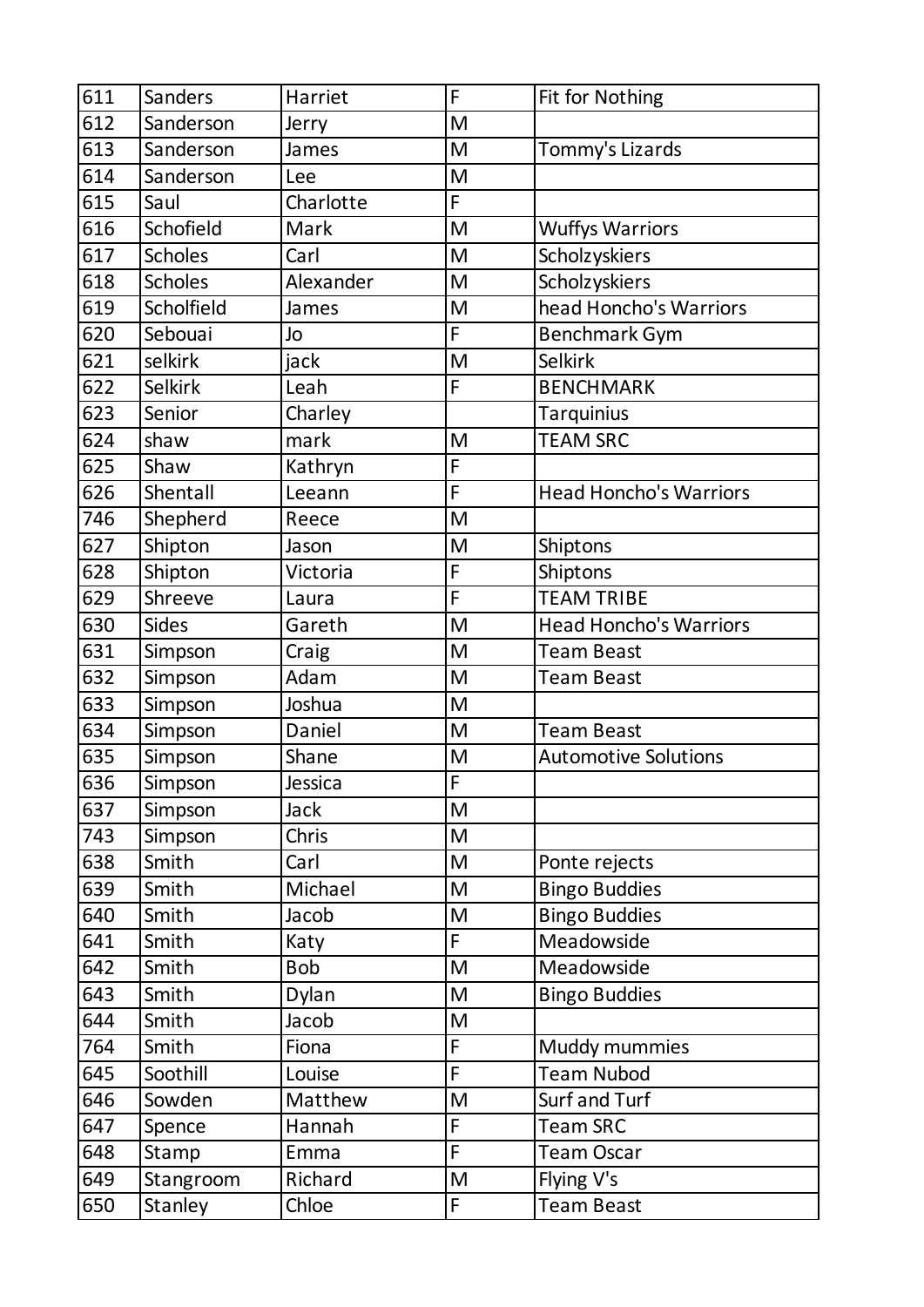| 651 | Stanley       | Philip      | M                                                                                                          | <b>Team Beast</b>            |
|-----|---------------|-------------|------------------------------------------------------------------------------------------------------------|------------------------------|
| 652 | Stannard      | Sam         |                                                                                                            | Flying V's                   |
| 653 | Stead         | Joanne      | F                                                                                                          | Mums on the run              |
| 654 | Stephenson    | Michael     | M                                                                                                          |                              |
| 655 | Stevenson     | Christian   | M                                                                                                          | <b>Muddy Buddies</b>         |
| 656 | <b>Stokes</b> | Phil        | M                                                                                                          | Two men and a brat           |
| 657 | Straitton     | Jarad       | M                                                                                                          |                              |
| 658 | Sudder        | Dale        | M                                                                                                          |                              |
| 659 | Sweeten       | Julia       | F                                                                                                          |                              |
| 660 | <b>Tate</b>   | Fabia       | F                                                                                                          | <b>TITS</b>                  |
| 661 | <b>Tate</b>   | Venetia     | F                                                                                                          |                              |
| 662 | Taylor        | Jenni       | F                                                                                                          | Leaner Lifestyle Warriors    |
| 663 | Taylor        | Megan       | F                                                                                                          | Meadowside Academy           |
| 664 | Taylor        | Levi        | M                                                                                                          | Accrington warriors          |
| 665 | Taylor        | Jane        | F                                                                                                          |                              |
| 666 | Taylor        | Tom         | M                                                                                                          | Stonegate Legal              |
| 667 | Temple        | Warren      | M                                                                                                          | Vb vikings                   |
| 668 | <b>Terry</b>  | Jacob       | M                                                                                                          | Tommy's Lizards              |
| 669 | <b>Thomas</b> | Joe         | M                                                                                                          | <b>SMKU</b>                  |
| 670 | Thomlinson    | Alfie       | M                                                                                                          | <b>TITS</b>                  |
| 671 | Thompson      | Neil        | M                                                                                                          | <b>Horizon Life Training</b> |
| 672 | Thompson      | Lucy        | F                                                                                                          | <b>Benchmark</b>             |
| 673 | Thompson      | Steven      | M                                                                                                          |                              |
| 674 | Thornton      | Chloe       | F                                                                                                          |                              |
| 675 | thornton      | Paul        | M                                                                                                          | Scunny lads                  |
| 676 | Thorp         | Lee         | M                                                                                                          | Anderthorps                  |
| 677 | Thorp         | Reece       | M                                                                                                          | Anderthorps                  |
| 678 | Thorp         | Callum      | M                                                                                                          | Anderthorps                  |
| 679 | Timperley     | Andrea      | F                                                                                                          | <b>Fitbits</b>               |
| 680 | Toft          | Alicia      | F                                                                                                          |                              |
| 681 | Tooth         | David       | M                                                                                                          | Dave is Great                |
| 742 | Townend       | Kiel        | M                                                                                                          |                              |
| 682 | Trenaman      | <b>Nick</b> | M                                                                                                          | Snickers                     |
| 683 | Trenaman      | Sam         | M                                                                                                          | Snickers                     |
| 684 | Trenholme     | Stephen     | M                                                                                                          |                              |
| 685 | Trenholme     | Sam         | F                                                                                                          |                              |
| 686 | Turner        | Jack        | M                                                                                                          | <b>Team MGT</b>              |
| 687 | Turner        | James       | M                                                                                                          | <b>Team Nubod</b>            |
| 688 | Turner        | Shelby      | F                                                                                                          | <b>Team Nubod</b>            |
| 689 | VanEmpel      | Caylum      | M                                                                                                          | <b>Muddy Buddies</b>         |
| 690 | Wade          | Charlotte   | F                                                                                                          |                              |
| 691 | Walkden       | Charlotte   | F                                                                                                          | <b>Dolce</b>                 |
| 692 | Walker        | James       | $\mathsf{M}% _{T}=\mathsf{M}_{T}\!\left( a,b\right) ,\ \mathsf{M}_{T}=\mathsf{M}_{T}\!\left( a,b\right) ,$ | Dolce                        |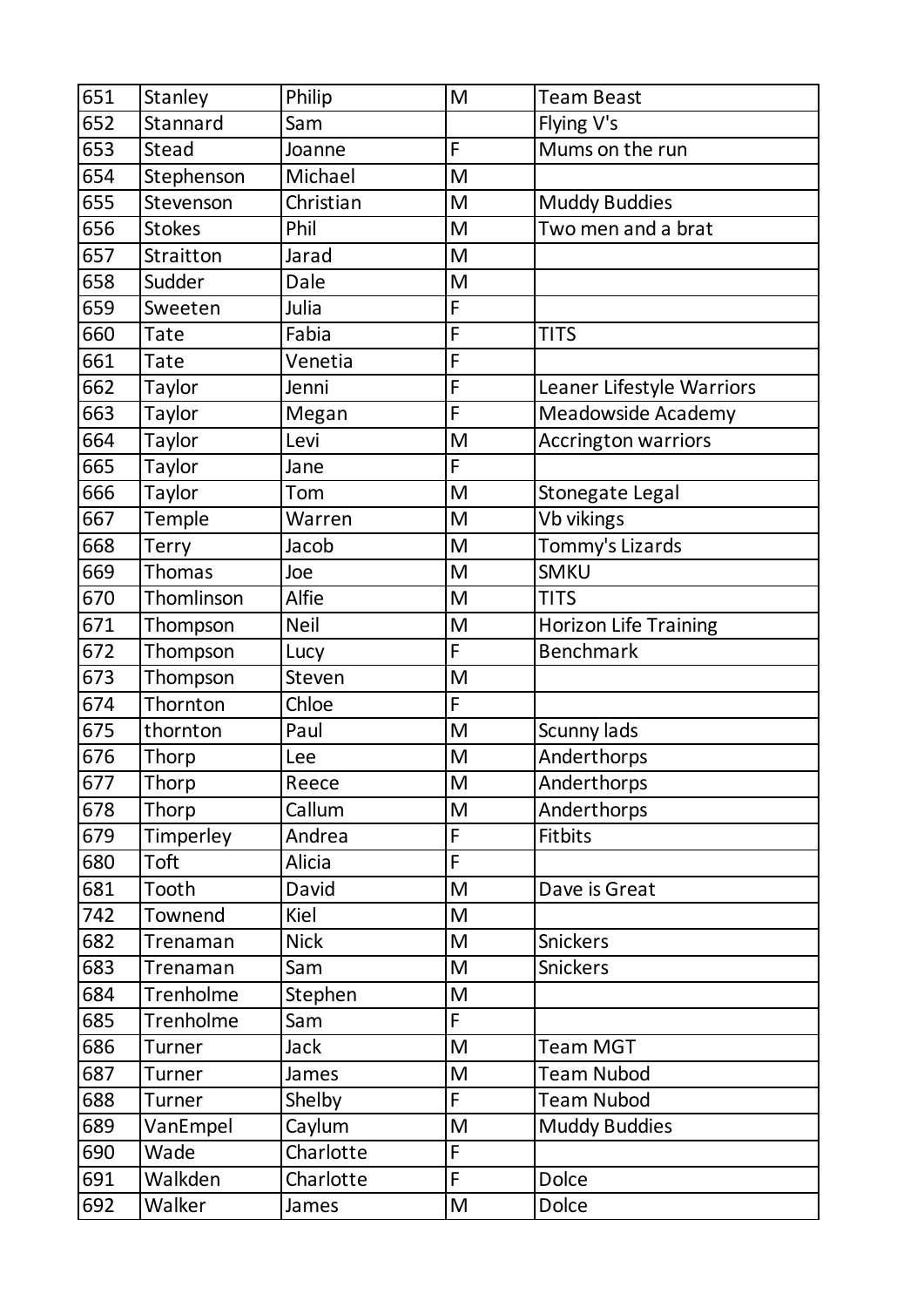| 693              | Walker          | Luke         | M              | <b>TTB30</b>                   |
|------------------|-----------------|--------------|----------------|--------------------------------|
| 694              | Walker          | Dylan        | M              | <b>TTB30</b>                   |
| 695              | Walker          | James        | M              | <b>Team MGT</b>                |
| 696              | Walker          | Kerry        | F              | <b>Team Tribe</b>              |
| 697              | Walker          | Laura        | F              |                                |
| 698              | Wallace         | Andrew       | M              | Walterbricks                   |
| 755              | Wallace         | Ross         | M              | <b>Flakey Bill</b>             |
| 699              | Walton          | Rachel       | F              | Extreme                        |
| 700              | Wardle          | Claire       | F              | <b>CROXTETH PARK GET GOING</b> |
| 701              | Ware            | Lewis        | M              |                                |
| 702              | Ware            | Daniel       | M              |                                |
| 761              | Wason           | Ashley       | M              |                                |
| 703              | Waters          | <b>Jack</b>  | M              |                                |
| 704              | Waters          | Matthew      | M              | Flying V's                     |
| 705              | Watkinson       | Rachel       | F              |                                |
| 706              | Watson          | Sally        | F              | Never Again                    |
| 707              | Watson          | Hayley       | F              | Team Hayley                    |
| 708              | Watson          | Laura        | F              |                                |
| 709              | Watson          | Leslie       | F              |                                |
| 710              | Watts           | Abby         | F              | The Thirty Before 30           |
| 711              | Webb            | Dan          | M              | TTB30                          |
| 712              | Wellock         | James        | M              |                                |
| 713              | White           | Jason        | M              | Ankle spanker                  |
| 714              | White           | Phil         | M              | Two Men and a Brat             |
| 715              | Wilcox          | Michael      | M              | Rascals                        |
| 716              | Wilkinson       | Tim          | M              |                                |
| $\overline{717}$ | Wilkinson       | Sean         | M              | <b>Ryhill Rocks</b>            |
| 745              | Wilkinson       | Scott        | M              |                                |
| 718              | Williams        | Bethany      | F              | <b>Team Nubod</b>              |
| 719              | <b>Wills</b>    | Claire       | F              |                                |
| 720              | Winfield        | Mark         | M              |                                |
| 721              | winterburn      | Rachael      | F              | <b>Bingo Buddies</b>           |
| 756              | Wisniewski      | Katie        | F              | <b>Team Oscar</b>              |
| 722              | Woffindin       | Samantha     | F              | <b>Wuffys Warriors</b>         |
| 723              | Wood            | Katherine    | F              | Mums on the run                |
| 724              | Wood            | Sally        | F              | Extreme                        |
| 725              | Wood            | Alison       | F              |                                |
| 726              | <b>WOODHEAD</b> | <b>GEMMA</b> | F              | <b>TEAM FG</b>                 |
| 747              | Woolf           | Elisha       | F              |                                |
| 727              | Woollen         | Caroline     | $\overline{F}$ |                                |
| 728              | Worrall         | James        | M              |                                |
| 729              | Worrall         | Mark         | M              | <b>Benchmark Gym</b>           |
| 730              | Wright          | Chris        | M              |                                |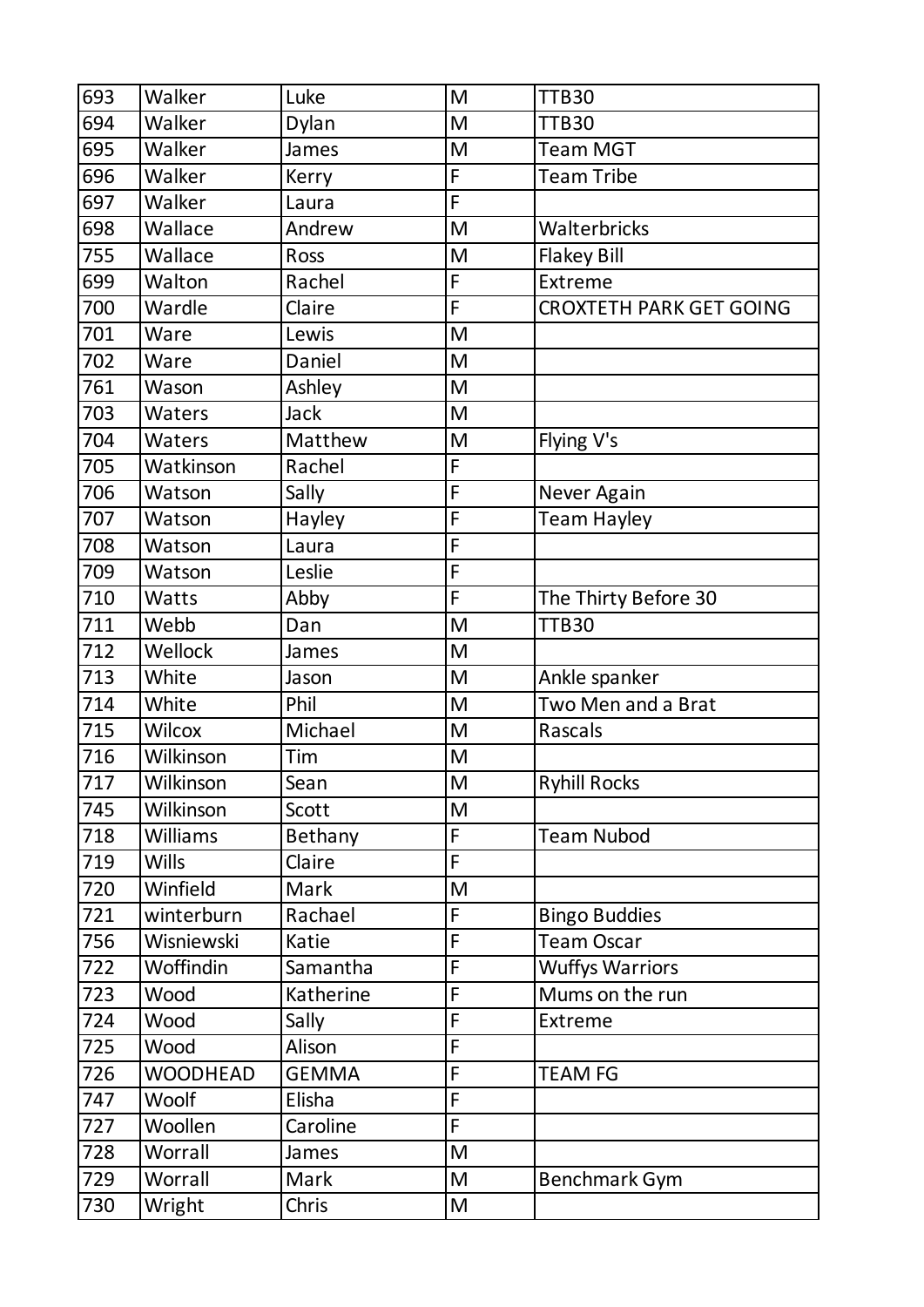| 731 | Wright    | Sarah  |   |                     |
|-----|-----------|--------|---|---------------------|
| 732 | Wrightson | Kara   |   |                     |
| 733 | Wrona     | George | M |                     |
| 734 | Wyldbore  | Peter  | M | Lowenstein striders |
| 735 | Yeomans   | Lynsey |   | <b>Benchmark</b>    |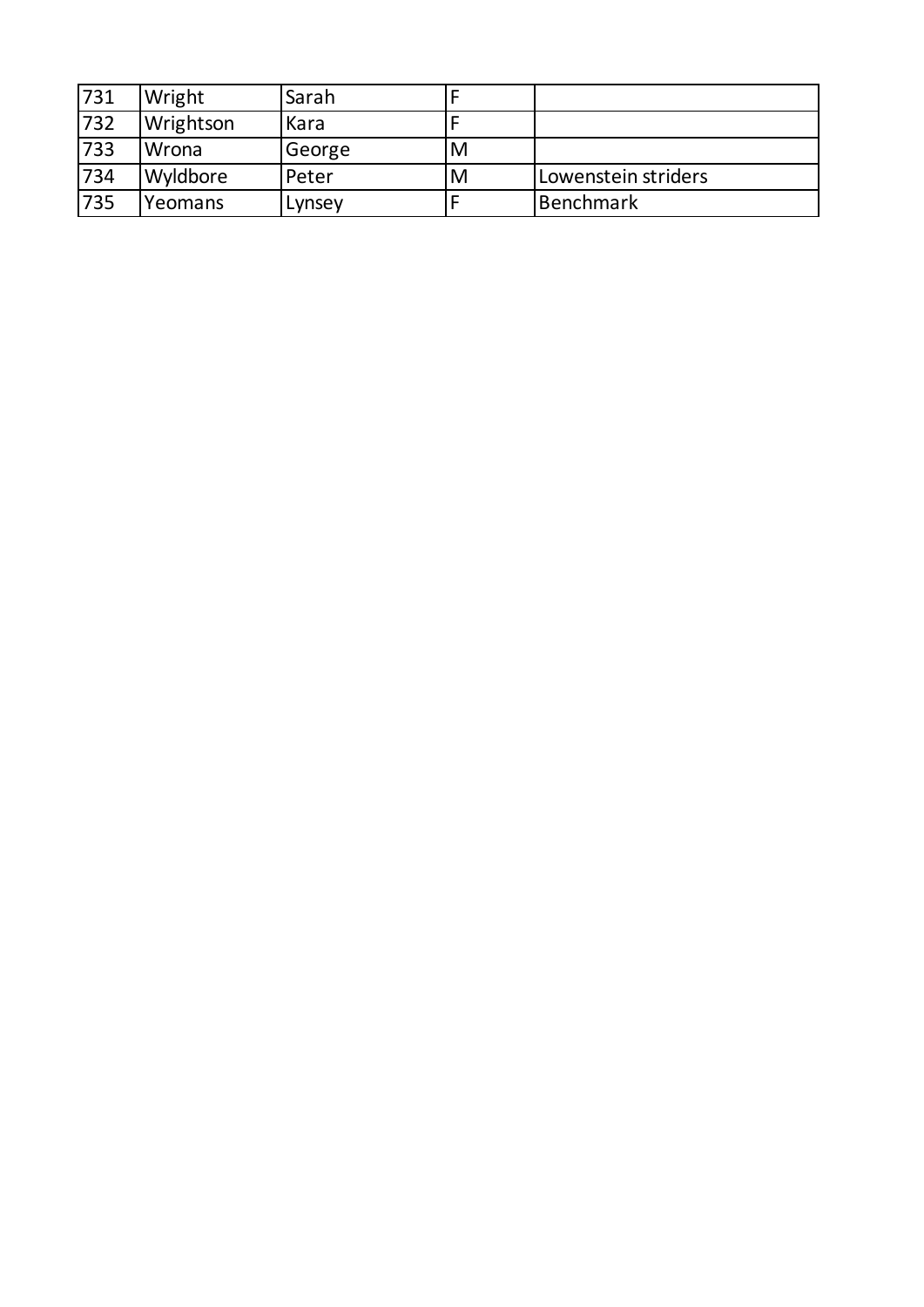| Dis        | Wave  |
|------------|-------|
| <b>10K</b> | 10:00 |
| 10K        | 10:20 |
| 10K        | 10:00 |
| 10K        | 09:40 |
| 10K        | 09:40 |
| 10K        | 10:00 |
| <b>20K</b> | 09:20 |
| 10K        | 10:40 |
| 10K        | 10:40 |
| 10K        | 10:40 |
| 10K        | 10:00 |
| 10K        | 10:00 |
| <b>10K</b> | 09:40 |
| 10K        | 09:40 |
| 10K        | 09:40 |
| 10K        | 09:40 |
| 10K        | 10:20 |
| 10K        | 10:20 |
| <b>10K</b> | 10:20 |
| 10K        | 09:40 |
| 10K        | 10:00 |
| 20K        | 09:20 |
| 10K        | 10:00 |
| <b>10K</b> | 10:00 |
| 20K        | 09:20 |
| 10K        | 10:00 |
| 10K        | 10:00 |
| 10K        | 10:00 |
| 10K        | 10:40 |
| <b>20K</b> | 09:00 |
| 10K        | 09:00 |
| 10K        | 10:40 |
| <b>10K</b> | 09:00 |
| 10K        | 09:40 |
| <b>10K</b> | 10:20 |
| <b>10K</b> | 09:40 |
| <b>10K</b> | 10:20 |
| 10K        | 10:00 |
| <b>10K</b> | 09:40 |
| 10K        | 10:40 |
| 10K        | 10:40 |
| <b>10K</b> | 10:00 |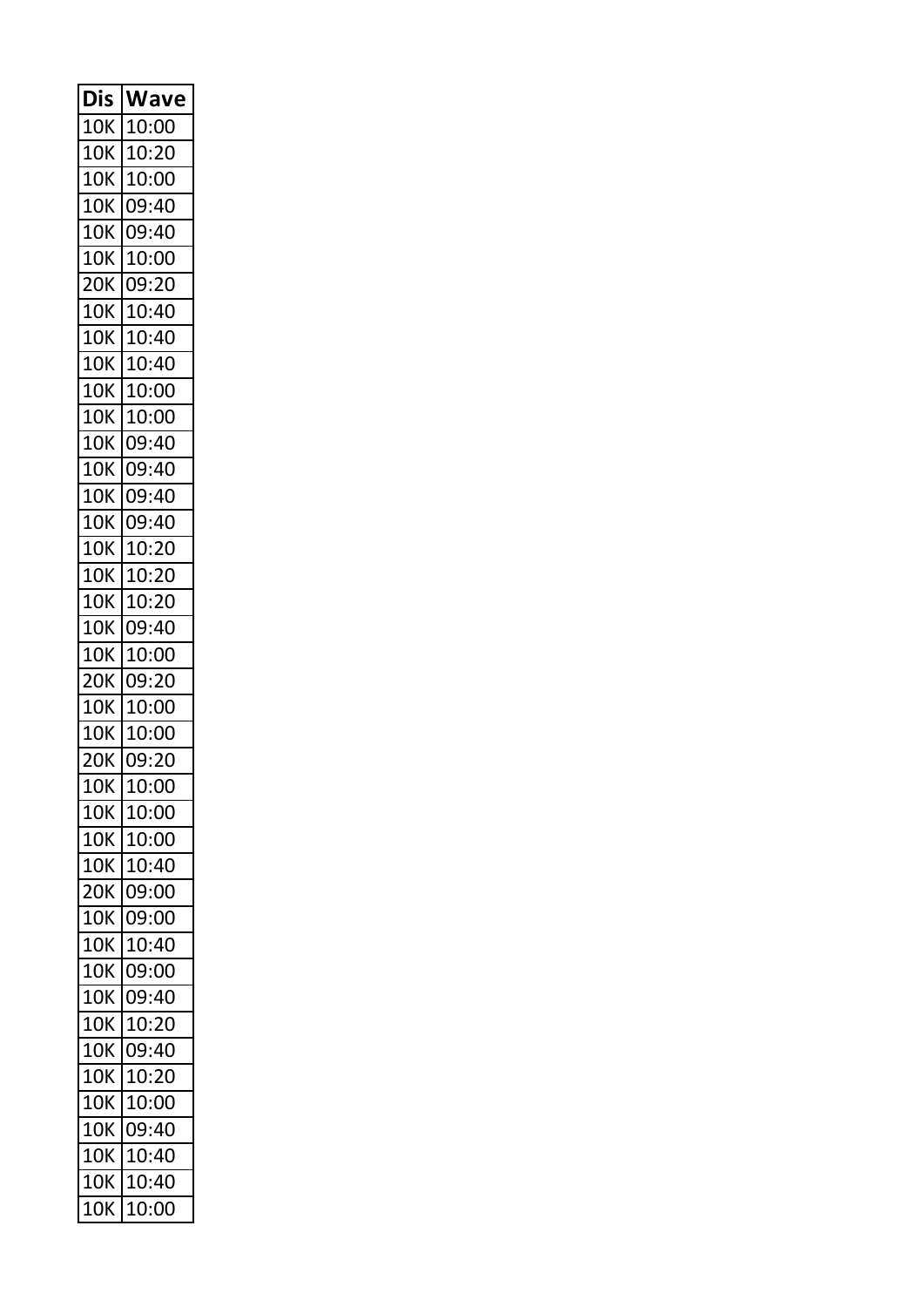| 10K        | 10:40 |
|------------|-------|
| 10K        | 10:40 |
| 20K        | 09:20 |
| 20K        | 09:20 |
| 10K        | 10:40 |
| 20K        | 09:20 |
| 10K        | 10:00 |
| 10K        | 10:00 |
| 10K        | 10:40 |
| 10K        | 09:20 |
| 10K        | 10:00 |
| 10K        | 10:40 |
| 10K        | 09:40 |
| 10K        | 10:40 |
| 10K        | 09:40 |
| 10K        | 09:40 |
| 10K        | 09:40 |
| <b>20K</b> | 09:20 |
| <b>10K</b> | 09:40 |
| 10K        | 10:20 |
| 10K        | 10:00 |
| 10K        | 10:20 |
| 20K        | 09:20 |
| <b>10K</b> | 10:40 |
| 10K        | 09:00 |
| 10K        | 10:40 |
| 10K        | 09:00 |
| 10K        | 09:40 |
| <b>10K</b> | 10:00 |
| <b>10K</b> | 10:00 |
| <b>10K</b> | 10:20 |
| 20K        | 09:20 |
| 10K        | 10:20 |
| 10K        | 10:00 |
| 20K        | 09:20 |
| <b>10K</b> | 09:40 |
| 20K        | 09:20 |
| 20K        | 09:20 |
| 10K        | 09:40 |
| <b>10K</b> | 10:40 |
| <b>10K</b> | 10:20 |
| <b>10K</b> | 10:40 |
| <b>10K</b> | 10:40 |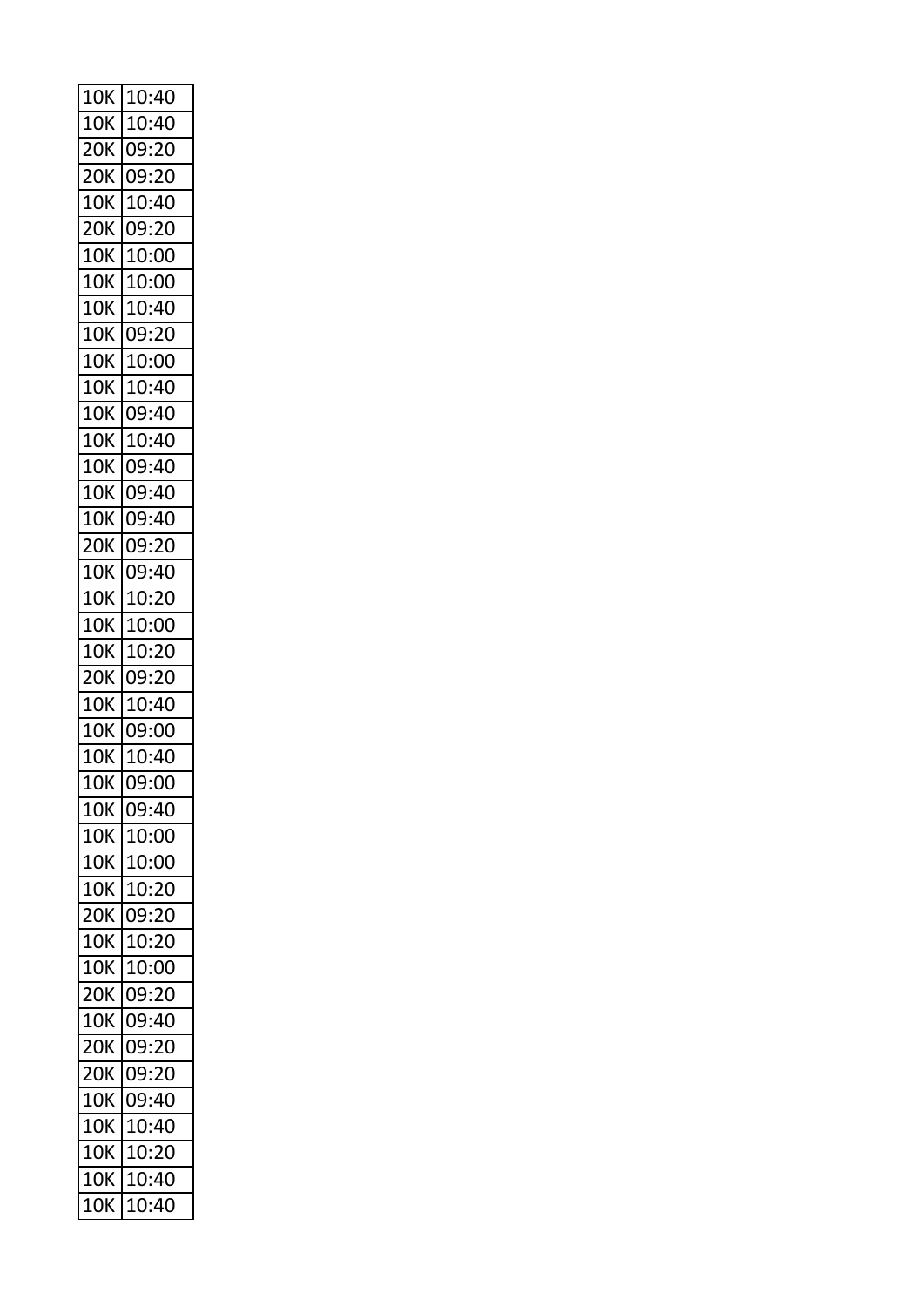| 10K        | 09:40 |
|------------|-------|
| 10K        | 10:20 |
| 10K        | 10:40 |
| 10K        | 10:40 |
| 10K        | 10:20 |
| 10K        | 09:40 |
| <b>10K</b> | 09:40 |
| 10K        | 10:00 |
| 10K        | 10:20 |
| 10K        | 10:20 |
| 10K        | 09:00 |
| 10K        | 09:40 |
| <b>10K</b> | 09:40 |
| 10K        | 10:00 |
| 20K        | 09:20 |
| 10K        | 10:40 |
| 20K        | 09:20 |
| <b>10K</b> | 09:40 |
| 20K        | 09:00 |
| 10K        | 10:00 |
| 10K        | 10:20 |
| 10K        | 09:40 |
| 10K        | 10:40 |
| 10K        | 10:00 |
| 10K        | 10:40 |
| 10K        | 10:00 |
| 10K        | 10:40 |
| 10K        | 10:00 |
| 10K        | 10:20 |
| <b>20K</b> | 09:20 |
| 10K        | 10:20 |
| 10K        | 10:00 |
| 10K        | 10:00 |
| <b>10K</b> | 10:00 |
| <b>10K</b> | 10:00 |
| <b>20K</b> | 09:00 |
| <b>10K</b> | 09:00 |
| 10K        | 10:00 |
| <b>10K</b> | 09:40 |
| 10K        | 10:20 |
| 10K        | 10:00 |
| <b>10K</b> | 10:40 |
| <b>10K</b> | 09:20 |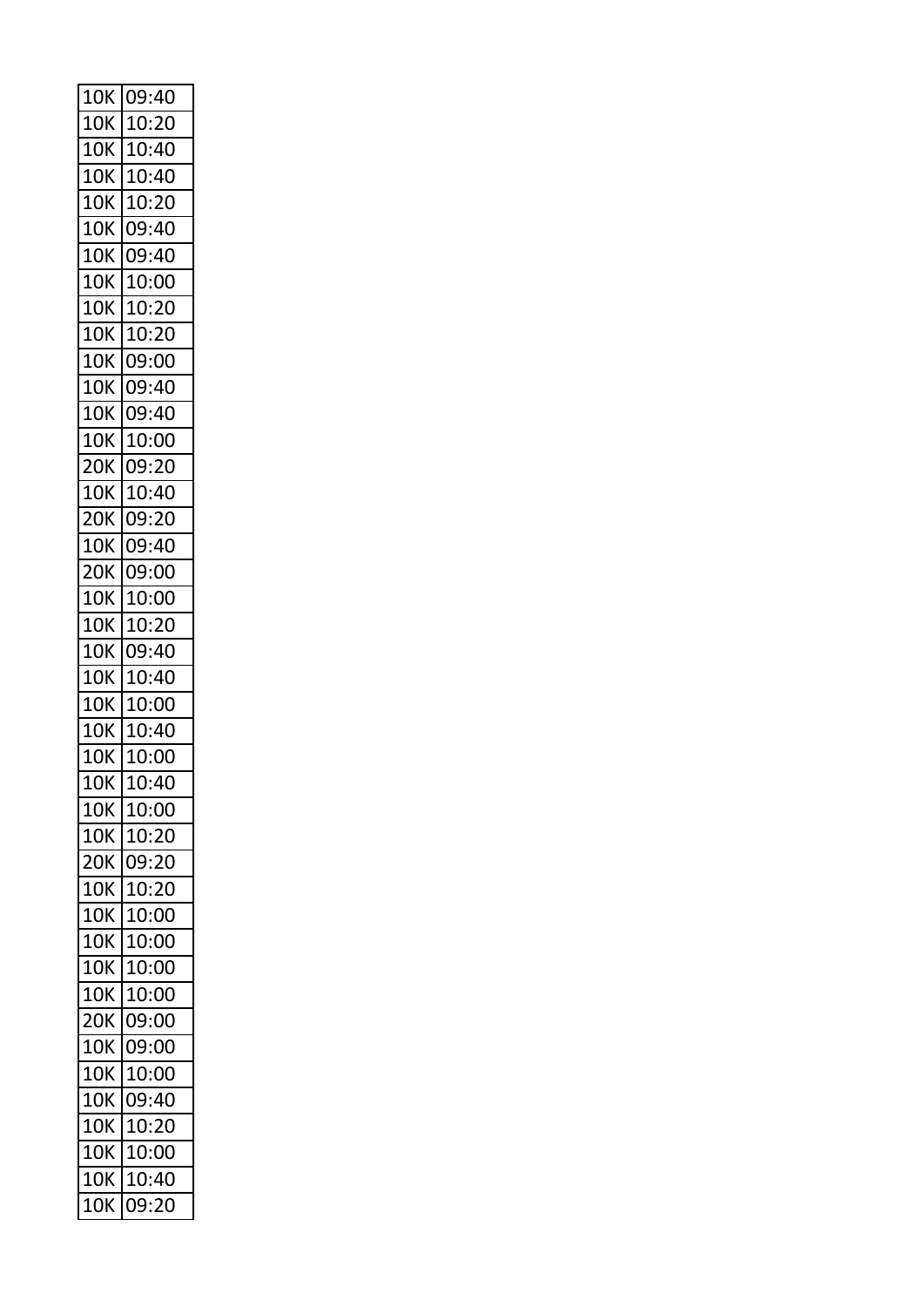| 10K        | 10:40 |
|------------|-------|
| 10K        | 10:00 |
| 10K        | 10:00 |
| 10K        | 10:00 |
| 10K        | 10:00 |
| 10K        | 10:40 |
| 10K        | 10:20 |
| 10K        | 10:20 |
| 20K        | 09:00 |
| 10K        | 10:00 |
| 10K        | 10:40 |
| 20K        | 09:00 |
| <b>10K</b> | 09:20 |
| 10K        | 10:00 |
| 20K        | 09:20 |
| 20K        | 09:20 |
| 10K        | 10:40 |
| 10K        | 09:40 |
| 10K        | 09:40 |
| 10K        | 10:40 |
| 10K        | 10:40 |
| 20K        | 09:20 |
| 10K        | 09:40 |
| 10K        | 09:40 |
| 10K        | 10:00 |
| 10K        | 10:40 |
| 10K        | 10:00 |
| 10K        | 09:40 |
| 10K        | 10:00 |
| <b>20K</b> | 09:20 |
| <b>10K</b> | 10:20 |
| <b>20K</b> | 09:20 |
| <b>10K</b> | 10:00 |
| <b>10K</b> | 10:00 |
| <b>10K</b> | 10:00 |
| <b>10K</b> | 10:00 |
| <b>10K</b> | 10:00 |
| 10K        | 10:20 |
| 20K        | 09:20 |
| <b>20K</b> | 09:20 |
| <b>10K</b> | 10:00 |
| <b>20K</b> | 09:20 |
| <b>10K</b> | 10:40 |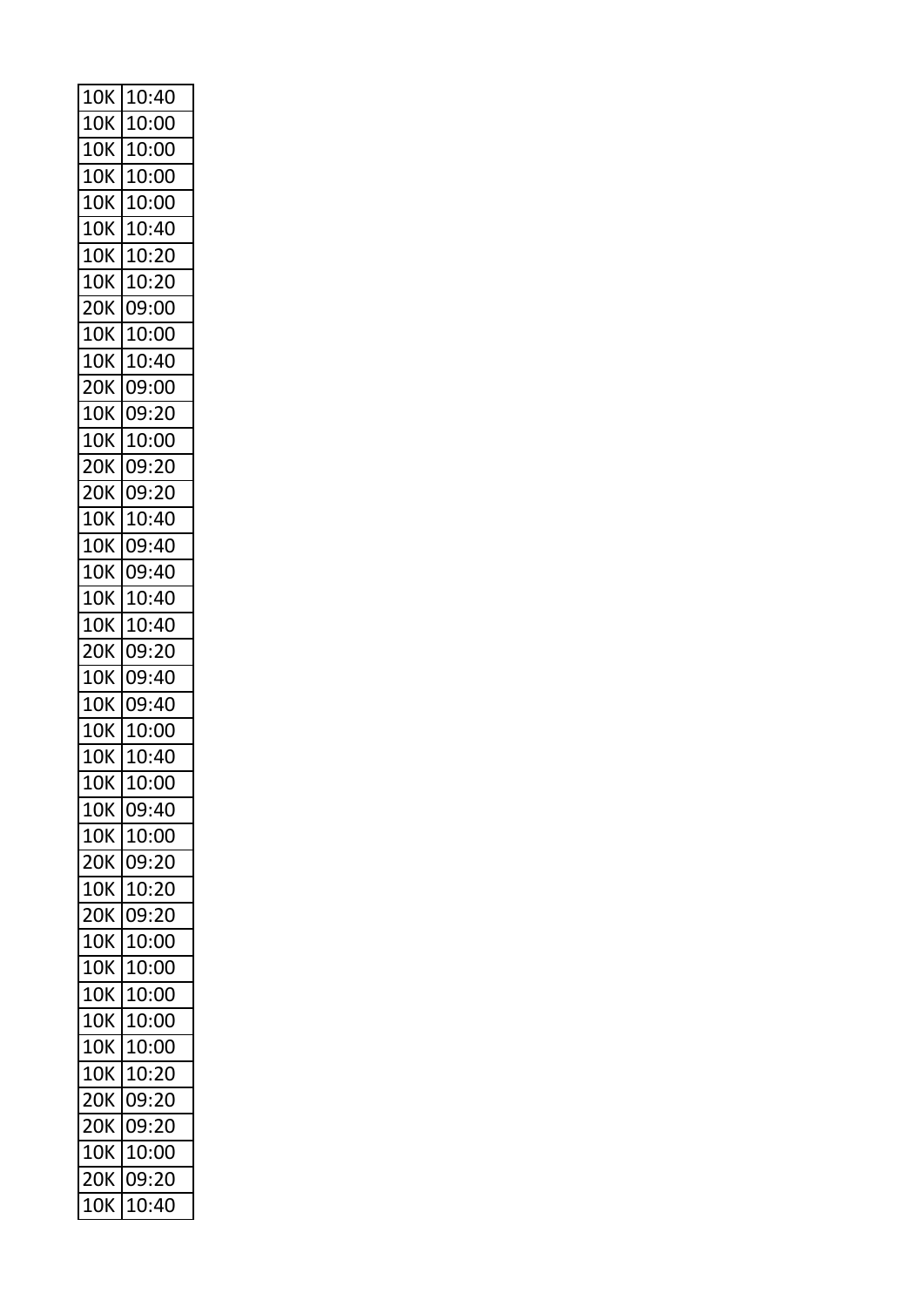| 10K        | 10:40 |
|------------|-------|
| 10K        | 10:40 |
| 10K        | 10:20 |
| 10K        | 10:20 |
| 10K        | 10:00 |
| 10K        | 10:40 |
| 10K        | 10:40 |
| 10K        | 09:20 |
| 10K        | 10:00 |
| 10K        | 09:40 |
| 10K        | 10:40 |
| <b>10K</b> | 10:40 |
| 10K        | 09:00 |
| 10K        | 09:40 |
| 10K        | 10:00 |
| 20K        | 09:20 |
| 10K        | 09:00 |
| 10K        | 10:00 |
| 10K        | 10:20 |
| 20K        | 09:00 |
| 20K        | 09:00 |
| 10K        | 10:00 |
| <b>20K</b> | 09:00 |
| <b>10K</b> | 10:40 |
| 20K        | 09:00 |
| 10K        | 10:00 |
| 10K        | 10:20 |
| 10K        | 10:00 |
| <b>10K</b> | 10:00 |
| <b>10K</b> | 10:40 |
| 10K        | 10:00 |
| <b>10K</b> | 09:40 |
| 10K        | 10:40 |
| <b>10K</b> | 09:20 |
| <b>10K</b> | 10:20 |
| <b>10K</b> | 09:00 |
| <b>10K</b> | 10:40 |
| <b>20K</b> | 09:00 |
| 20K        | 09:00 |
| 20K        | 09:20 |
| <b>20K</b> | 09:20 |
| <b>10K</b> | 10:20 |
| 10K        | 10:20 |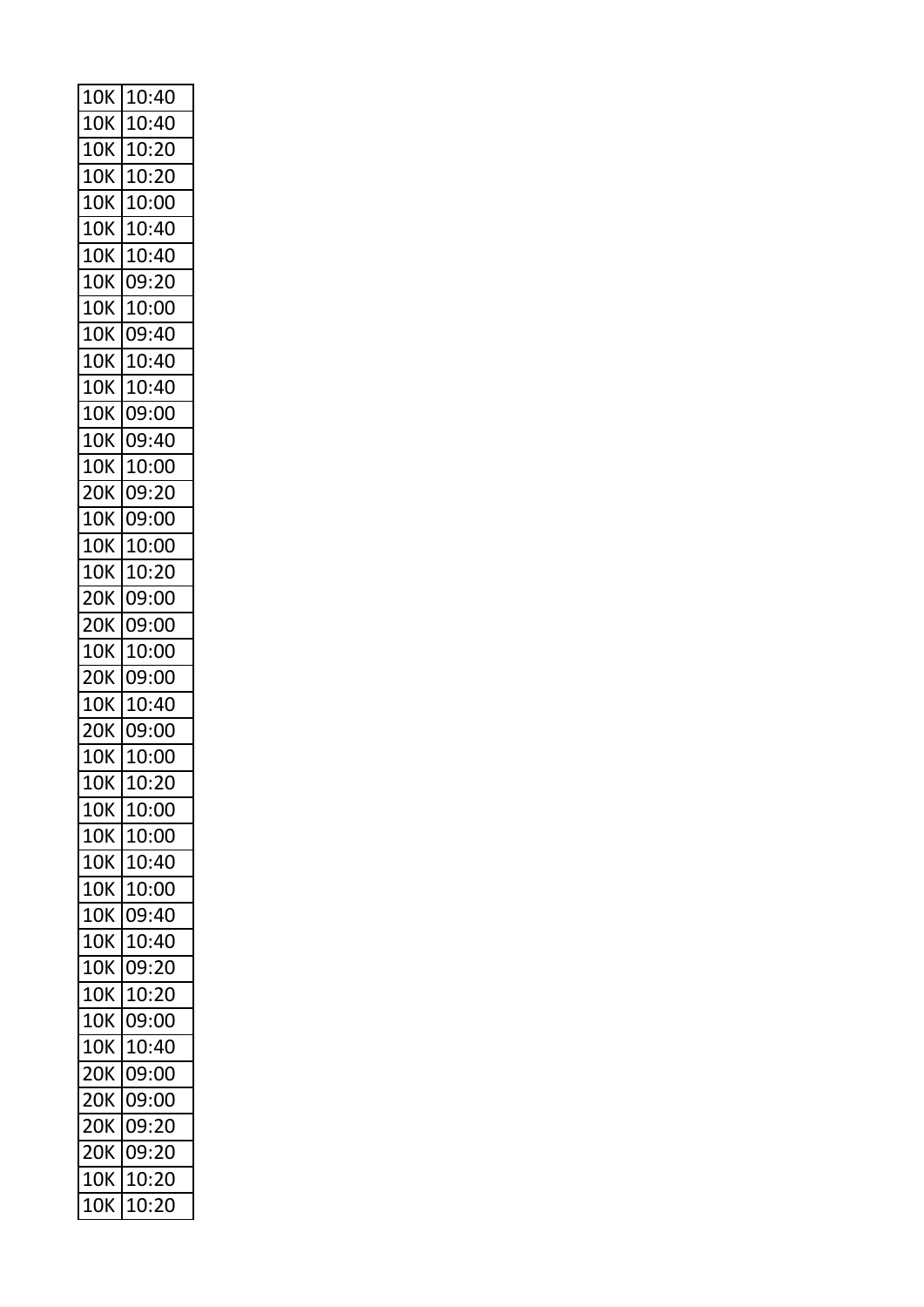| 10K        | 10:20 |
|------------|-------|
| 10K        | 09:40 |
| 10K        | 10:00 |
| 10K        | 09:40 |
| 10K        | 09:40 |
| 10K        | 09:40 |
| 10K        | 09:40 |
| 10K        | 09:40 |
| 10K        | 09:20 |
| 10K        | 09:20 |
| 10K        | 10:40 |
| <b>10K</b> | 10:40 |
| 20K        | 09:00 |
| 10K        | 10:40 |
| 10K        | 10:00 |
| 10K        | 10:20 |
| <b>20K</b> | 09:20 |
| 20K        | 09:20 |
| 10K        | 09:40 |
| 10K        | 09:40 |
| 10K        | 10:00 |
| 20K        | 09:20 |
| 10K        | 10:20 |
| 10K        | 10:20 |
| 10K        | 10:20 |
| 10K        | 09:40 |
| 20K        | 09:00 |
| 10K        | 10:00 |
| 10K        | 09:40 |
| <b>10K</b> | 09:40 |
| 10K        | 09:40 |
| 10K        | 09:40 |
| 10K        | 09:00 |
| 10K        | 09:00 |
| 10K        | 10:20 |
| 20K        | 09:20 |
| 10K        | 10:40 |
| 10K        | 09:40 |
| 10K        | 09:40 |
| 10K        | 09:40 |
| 20K        | 09:20 |
| 10K        | 09:00 |
| 10K        | 10:40 |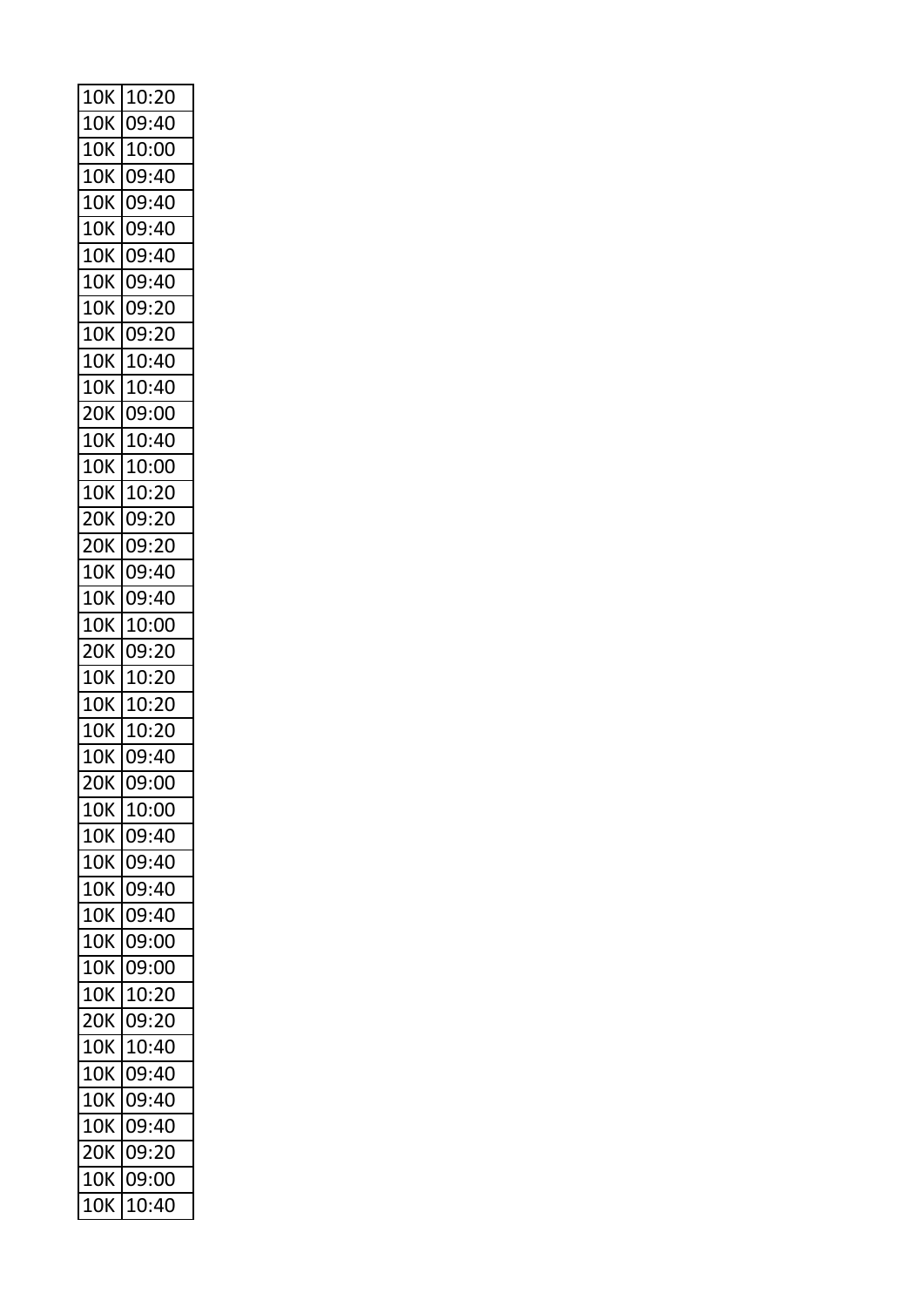| 20K               | 09:00 |
|-------------------|-------|
| 10K               | 10:20 |
| 20K               | 09:20 |
| 20K               | 09:20 |
| <b>10K</b>        | 09:00 |
| 10K               | 10:00 |
| 20K               | 09:00 |
| 20K               | 09:20 |
| 10K               | 09:20 |
| 10K               | 10:40 |
| <b>20K</b>        | 09:00 |
| <b>10K</b>        | 10:20 |
| 20K               | 09:20 |
| 10K               | 10:40 |
| 10K               | 10:40 |
| 10K               | 10:20 |
| 10K               | 10:40 |
| 10K               | 10:20 |
| 10K               | 10:20 |
| 10K               | 10:20 |
| 10K               | 10:20 |
| 20K               | 09:00 |
| <b>10K</b>        | 09:00 |
| 10K               | 10:40 |
| 10K               | 10:40 |
| 20K               | 09:00 |
| 10K               | 10:00 |
| 10K               | 10:40 |
| <b>20K</b>        | 09:00 |
| <b>10K</b>        | 10:00 |
| 10K               | 10:20 |
| <b>10K</b>        | 10:20 |
| 10K               | 10:00 |
| <b>10K</b>        | 09:40 |
| <b>10K</b>        | 10:00 |
| 20K               | 09:20 |
| 10K               | 10:40 |
| <b>20K</b>        | 09:00 |
| <b>10K</b>        | 10:20 |
| $\overline{2}$ OK | 09:00 |
| <b>10K</b>        | 09:40 |
| <b>10K</b>        | 09:40 |
| 10K               | 10:00 |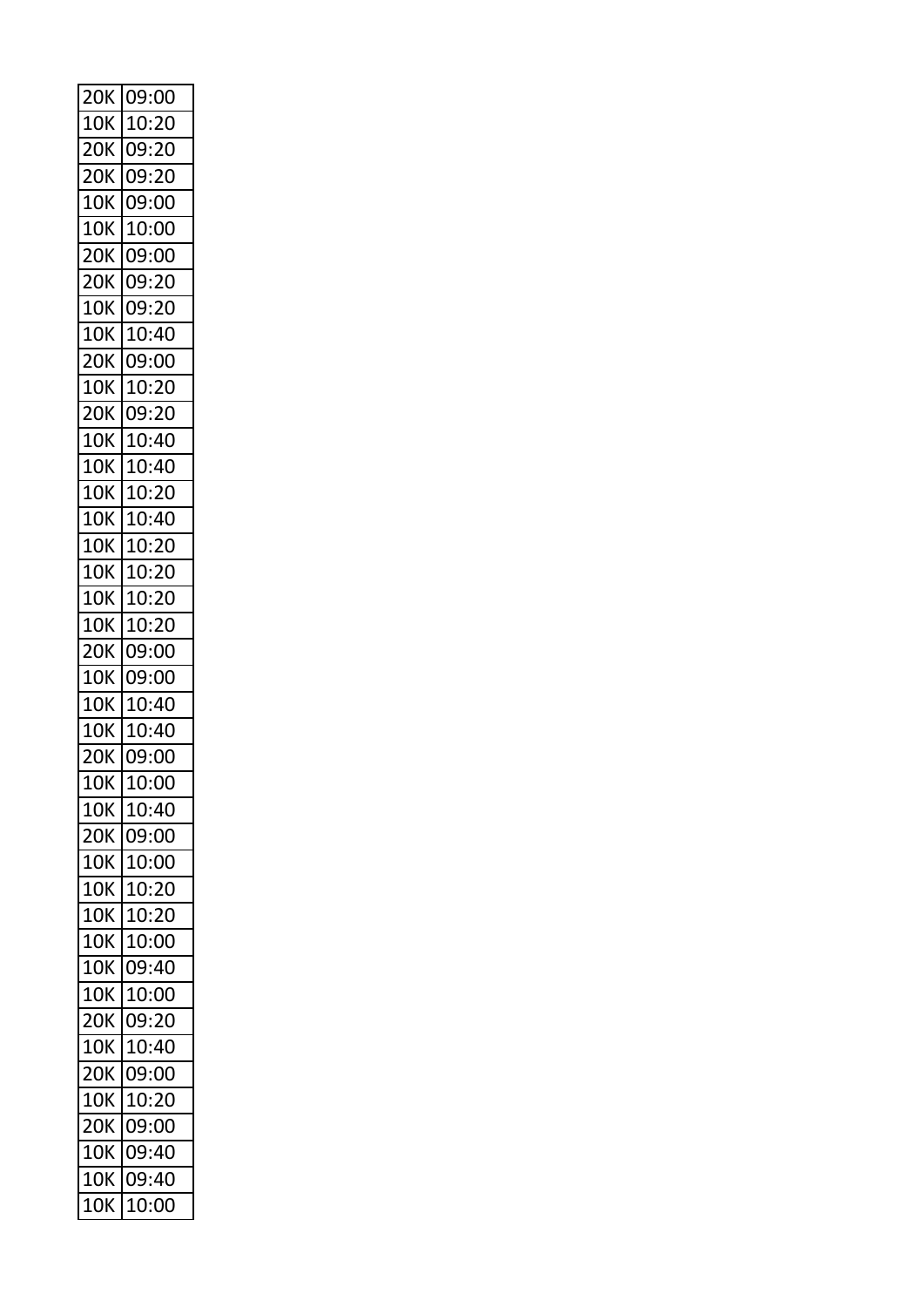| 10K | 10:00 |
|-----|-------|
| 10K | 10:20 |
| 10K | 09:20 |
| 20K | 09:00 |
| 10K | 09:40 |
| 10K | 10:20 |
| 20K | 09:20 |
| 10K | 10:20 |
| 10K | 10:00 |
| 20K | 09:00 |
| 10K | 10:20 |
| 10K | 10:20 |
| 10K | 10:00 |
| 10K | 10:00 |
| 10K | 10:20 |
| 10K | 10:20 |
| 10K | 10:20 |
| 10K | 09:40 |
| 20K | 09:20 |
| 10K | 10:20 |
| 20K | 09:20 |
| 10K | 10:40 |
| 10K | 10:40 |
| 10K | 10:00 |
| 10K | 10:00 |
| 10K | 10:40 |
| 10K | 09:20 |
| 10K | 10:20 |
| 10K | 10:00 |
| 10K | 09:40 |
| 10K | 09:40 |
| 10K | 09:40 |
| 20K | 09:00 |
| 10K | 09:40 |
| 10K | 09:00 |
| 10K | 09:40 |
| 20K | 09:20 |
| 20K | 09:20 |
| 10K | 10:20 |
| 10K | 10:40 |
| 10K | 09:40 |
| 10K | 10:20 |
| 10K | 09:40 |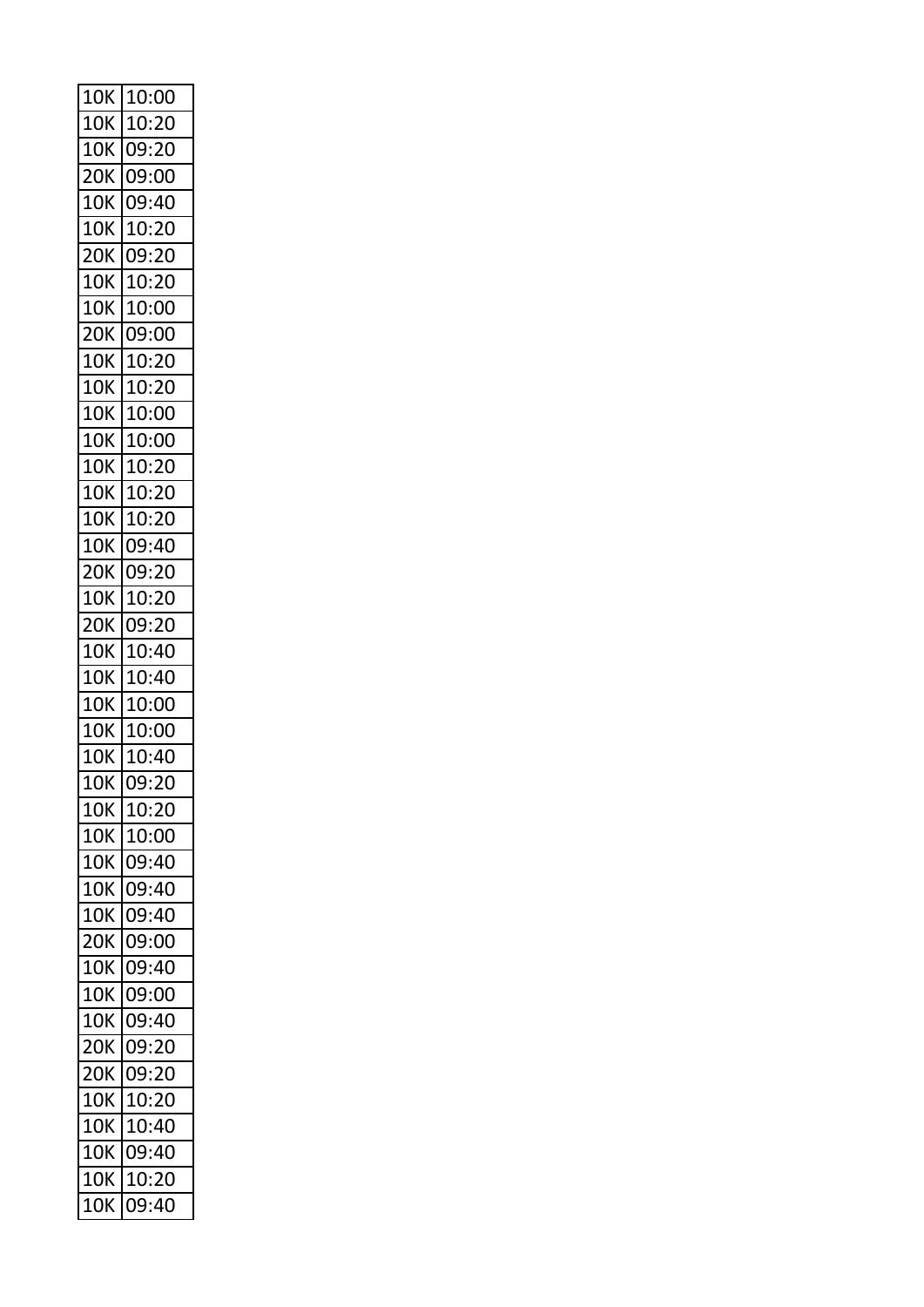| 20K        | 09:20 |
|------------|-------|
| 10K        | 10:40 |
| 10K        | 10:40 |
| 10K        | 10:20 |
| 10K        | 09:40 |
| 20K        | 09:00 |
| 20K        | 09:20 |
| 10K        | 10:40 |
| 20K        | 09:00 |
| 10K        | 10:00 |
| 10K        | 10:20 |
| 10K        | 09:40 |
| 10K        | 09:40 |
| 10K        | 10:00 |
| 20K        | 09:20 |
| 10K        | 10:40 |
| 10K        | 10:40 |
| 10K        | 10:40 |
| <b>10K</b> | 10:40 |
| 10K        | 10:40 |
| 20K        | 09:20 |
| 10K        | 10:40 |
| 10K        | 10:40 |
| 10K        | 09:40 |
| 10K        | 10:40 |
| 10K        | 09:00 |
| 10K        | 09:00 |
| 10K        | 10:40 |
| 20K        | 09:00 |
| <b>10K</b> | 09:40 |
| 10K        | 09:40 |
| <b>10K</b> | 10:40 |
| 10K        | 09:40 |
| 10K        | 09:40 |
| 10K        | 09:20 |
| <b>10K</b> | 10:40 |
| <b>10K</b> | 10:00 |
| 10K        | 10:20 |
| <b>10K</b> | 10:40 |
| 20K        | 09:20 |
| 10K        | 10:00 |
| <b>10K</b> | 10:00 |
| <b>10K</b> | 10:40 |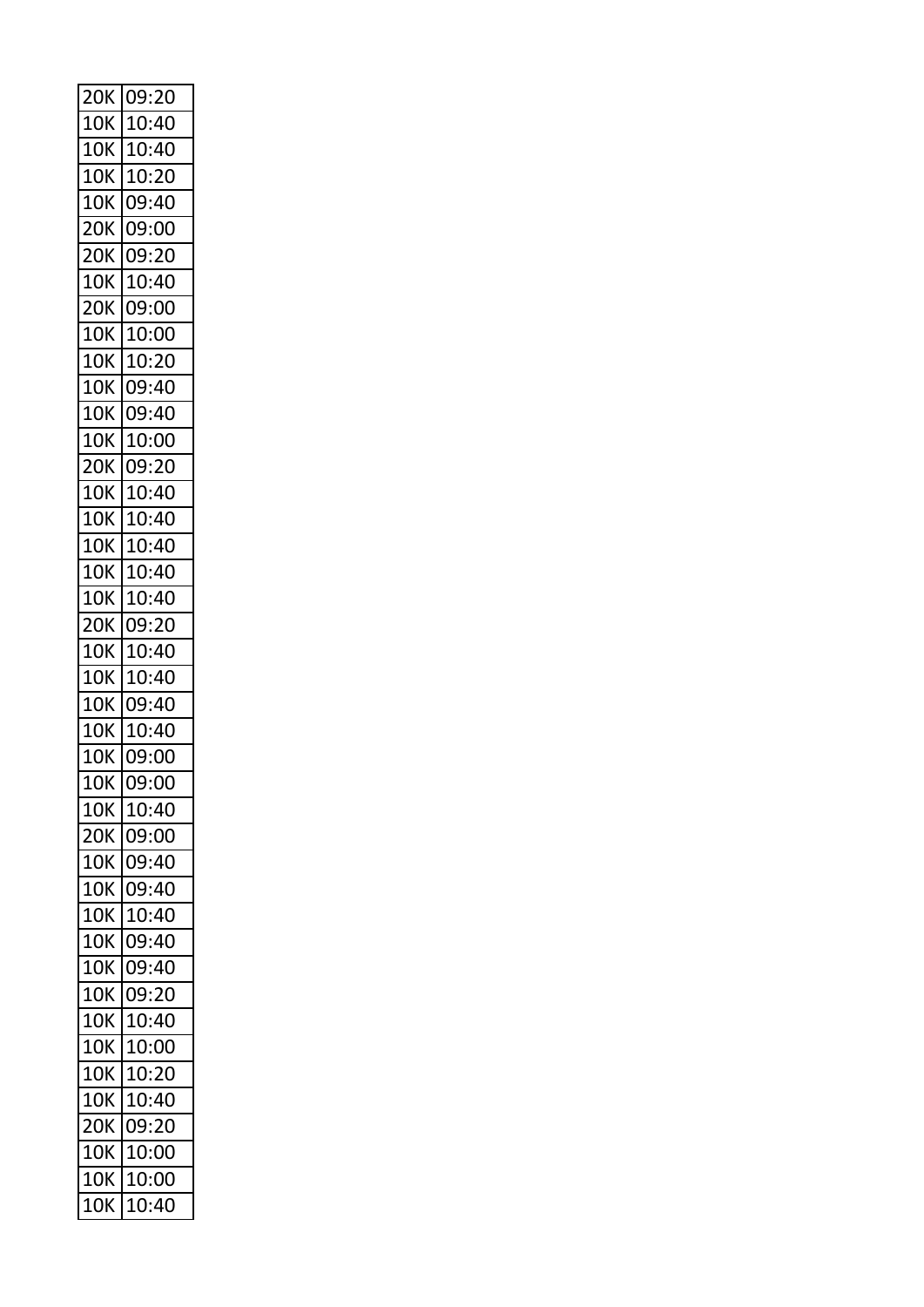| 10K        | 10:40 |
|------------|-------|
| 10K        | 10:40 |
| 20K        | 09:20 |
| 10K        | 10:20 |
| 10K        | 10:20 |
| 10K        | 10:40 |
| 10K        | 10:00 |
| 10K        | 10:00 |
| 10K        | 10:20 |
| 10K        | 10:20 |
| 10K        | 09:20 |
| 10K        | 09:40 |
| 10K        | 10:00 |
| 10K        | 10:00 |
| 20K        | 09:20 |
| 20K        | 09:00 |
| 10K        | 10:40 |
| 10K        | 10:20 |
| 10K        | 10:20 |
| 10K        | 10:20 |
| 10K        | 10:00 |
| 10K        | 10:00 |
| 20K        | 09:20 |
| 10K        | 09:00 |
| 10K        | 10:00 |
| 10K        | 10:00 |
| 10K        | 10:20 |
| 10K        | 10:20 |
| 10K        | 10:40 |
| <b>10K</b> | 10:40 |
| 10K        | 09:40 |
| 10K        | 10:40 |
| 10K        | 10:40 |
| <b>10K</b> | 10:20 |
| 10K        | 10:20 |
| <b>10K</b> | 10:40 |
| 10K        | 10:40 |
| 20K        | 09:20 |
| 10K        | 10:00 |
| 10K        | 10:20 |
| 10K        | 09:40 |
| <b>10K</b> | 10:40 |
| 10K        | 10:40 |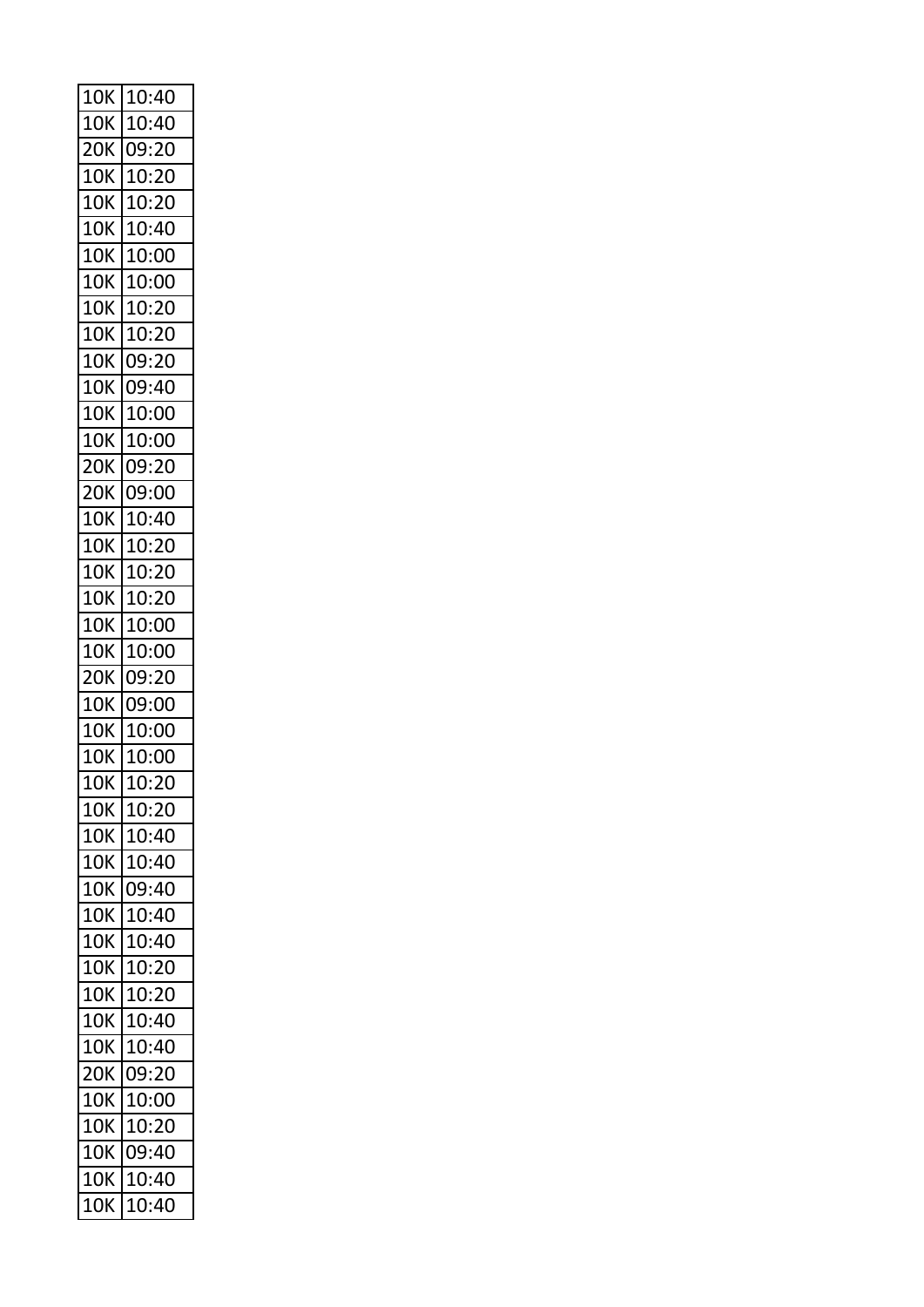| 10K        | 10:40 |
|------------|-------|
| 10K        | 10:20 |
| 20K        | 09:00 |
| 10K        | 10:20 |
| 10K        | 10:20 |
| 20K        | 09:20 |
| 10K        | 10:40 |
| 10K        | 10:40 |
| 10K        | 09:20 |
| 10K        | 10:40 |
| <b>20K</b> | 09:20 |
| <b>10K</b> | 10:40 |
| 10K        | 10:00 |
| 10K        | 10:20 |
| 10K        | 09:00 |
| 10K        | 09:20 |
| <b>10K</b> | 10:00 |
| 10K        | 09:40 |
| 10K        | 09:40 |
| 10K        | 10:00 |
| 10K        | 09:20 |
| 10K        | 10:00 |
| 10K        | 10:00 |
| <b>10K</b> | 10:20 |
| 10K        | 10:00 |
| 10K        | 09:40 |
| 10K        | 10:20 |
| 10K        | 10:20 |
| <b>10K</b> | 10:00 |
| 20K        | 09:20 |
| 10K        | 10:00 |
| <b>10K</b> | 10:00 |
| 10K        | 10:00 |
| <b>10K</b> | 10:00 |
| <b>10K</b> | 10:00 |
| <b>10K</b> | 10:20 |
| 10K        | 10:00 |
| <b>10K</b> | 10:00 |
| 10K        | 10:00 |
| 10K        | 10:20 |
| <b>10K</b> | 10:00 |
| <b>10K</b> | 10:40 |
| 10K        | 10:00 |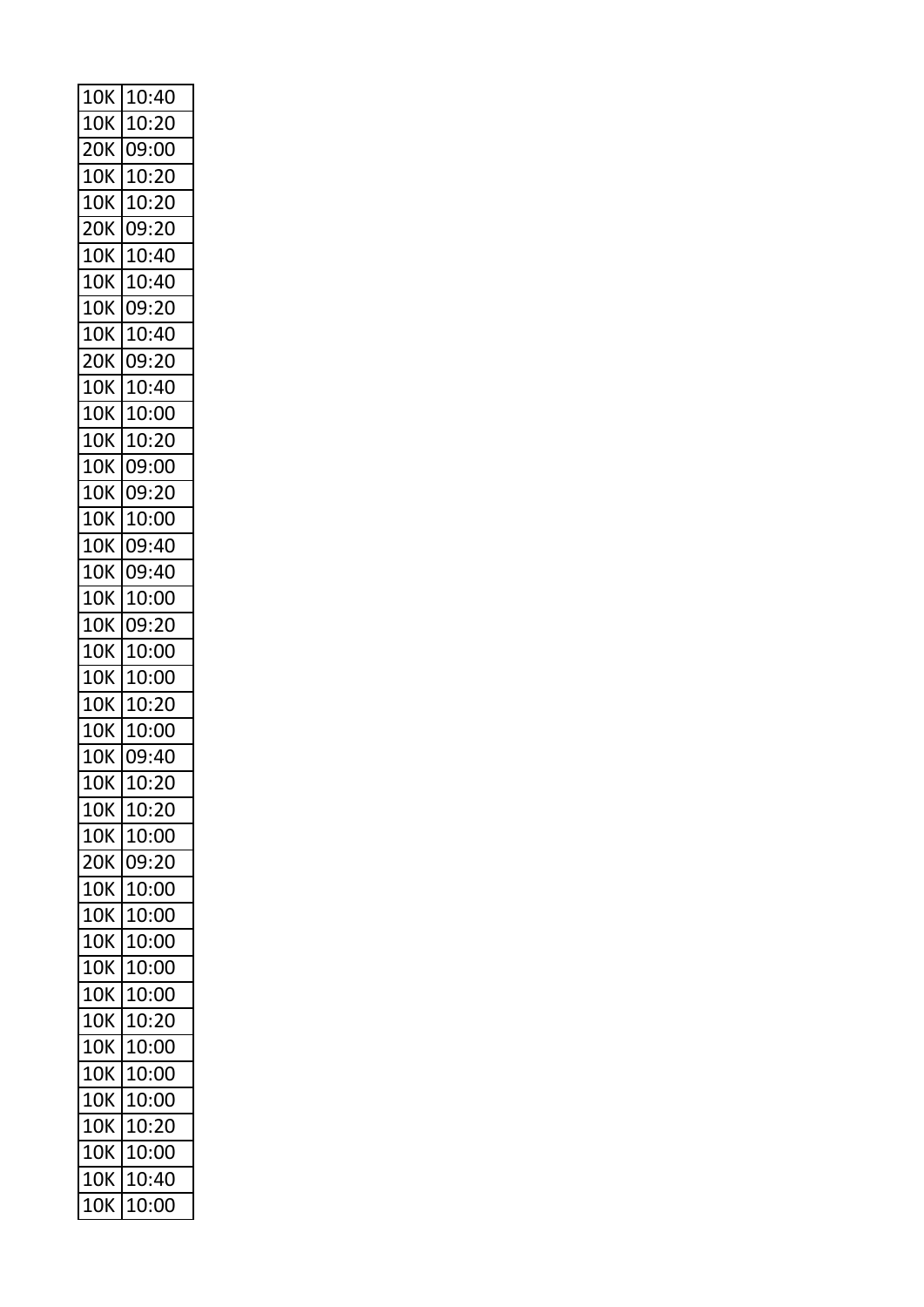| 10K        | 10:00 |
|------------|-------|
| 10K        | 10:40 |
| 10K        | 10:40 |
| 10K        | 10:20 |
| 10K        | 09:40 |
| 10K        | 10:00 |
| 10K        | 09:00 |
| 10K        | 10:20 |
| 10K        | 10:20 |
| 20K        | 09:00 |
| 20K        | 09:00 |
| 10K        | 10:00 |
| <b>10K</b> | 10:00 |
| 20K        | 09:20 |
| 10K        | 10:20 |
| 10K        | 10:00 |
| 10K        | 10:40 |
| 10K        | 09:00 |
| 20K        | 09:20 |
| 20K        | 09:00 |
| 10K        | 10:00 |
| 10K        | 10:40 |
| 10K        | 10:20 |
| 10K        | 10:20 |
| 10K        | 10:00 |
| 10K        | 10:40 |
| 10K        | 10:40 |
| 10K        | 10:40 |
| <b>10K</b> | 10:40 |
| <b>10K</b> | 10:20 |
| 10K        | 09:40 |
| <b>10K</b> | 09:00 |
| 10K        | 09:20 |
| <b>10K</b> | 09:20 |
| <b>10K</b> | 10:20 |
| <b>10K</b> | 10:20 |
| <b>20K</b> | 09:20 |
| 10K        | 10:00 |
| 10K        | 10:00 |
| <b>10K</b> | 09:40 |
| <b>10K</b> | 09:00 |
| <b>10K</b> | 10:40 |
| <b>10K</b> | 10:40 |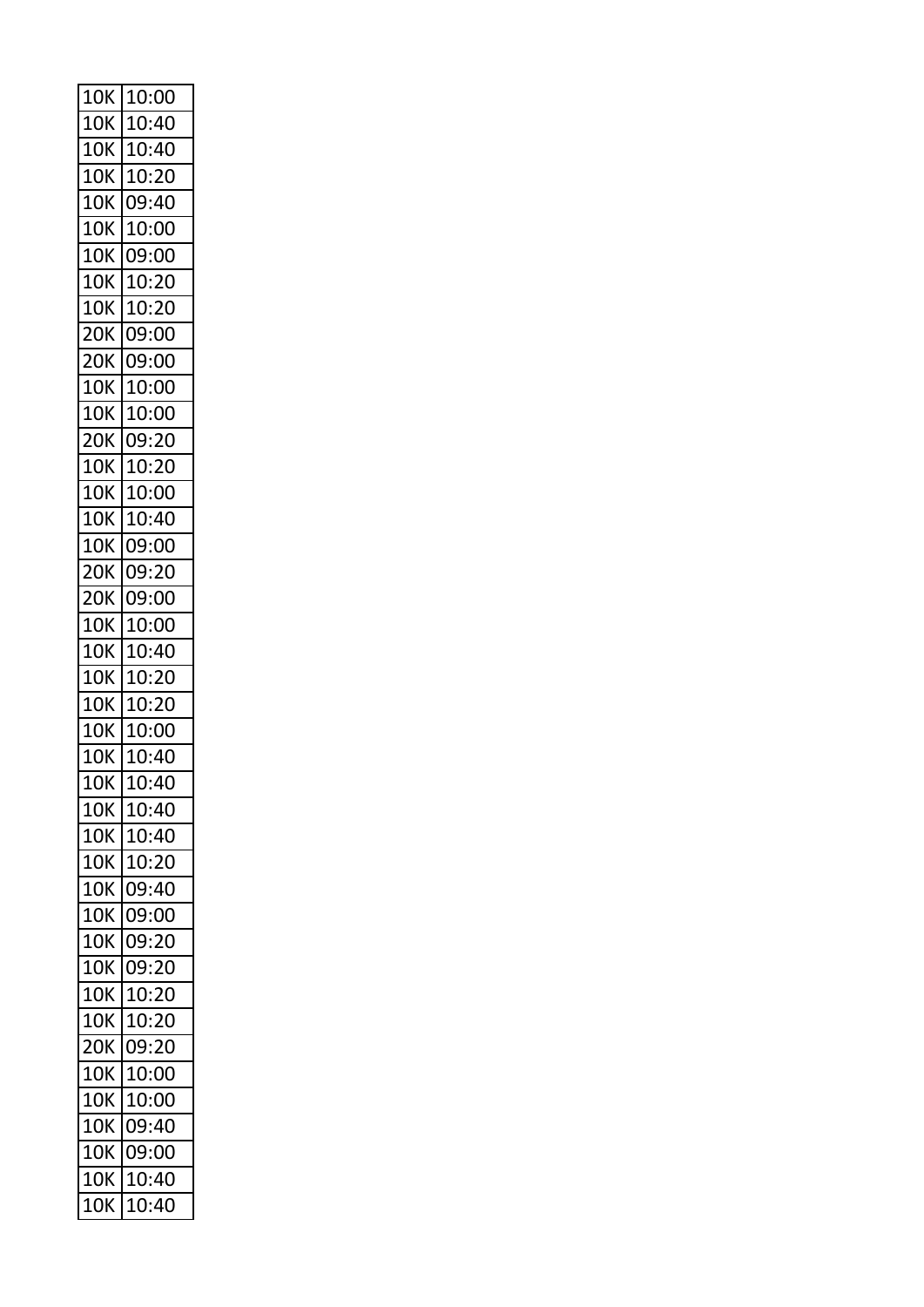| 20K        | 09:20 |
|------------|-------|
| 20K        | 09:20 |
| 20K        | 09:20 |
| 10K        | 10:00 |
| 10K        | 10:20 |
| <b>10K</b> | 09:40 |
| 10K        | 09:20 |
| 10K        | 09:00 |
| 10K        | 10:40 |
| 10K        | 10:20 |
| 10K        | 10:20 |
| <b>10K</b> | 10:40 |
| 20K        | 09:20 |
| 10K        | 10:40 |
| 10K        | 09:40 |
| 10K        | 10:40 |
| <b>10K</b> | 09:40 |
| 10K        | 10:20 |
| 20K        | 09:00 |
| 10K        | 09:40 |
| 20K        | 09:20 |
| 20K        | 09:20 |
| <b>10K</b> | 09:00 |
| <b>10K</b> | 10:00 |
| 20K        | 09:20 |
| 10K        | 10:20 |
| 10K        | 09:40 |
| 10K        | 10:00 |
| <b>10K</b> | 10:00 |
| 20K        | 09:20 |
| 20K        | 09:00 |
| <b>10K</b> | 10:00 |
| 10K        | 10:00 |
| <b>20K</b> | 09:20 |
| <b>10K</b> | 10:40 |
| <b>10K</b> | 09:00 |
| 10K        | 09:40 |
| <b>10K</b> | 09:00 |
| 10K        | 10:40 |
| 10K        | 10:20 |
| <b>20K</b> | 09:00 |
| <b>10K</b> | 10:40 |
| 10K        | 10:20 |